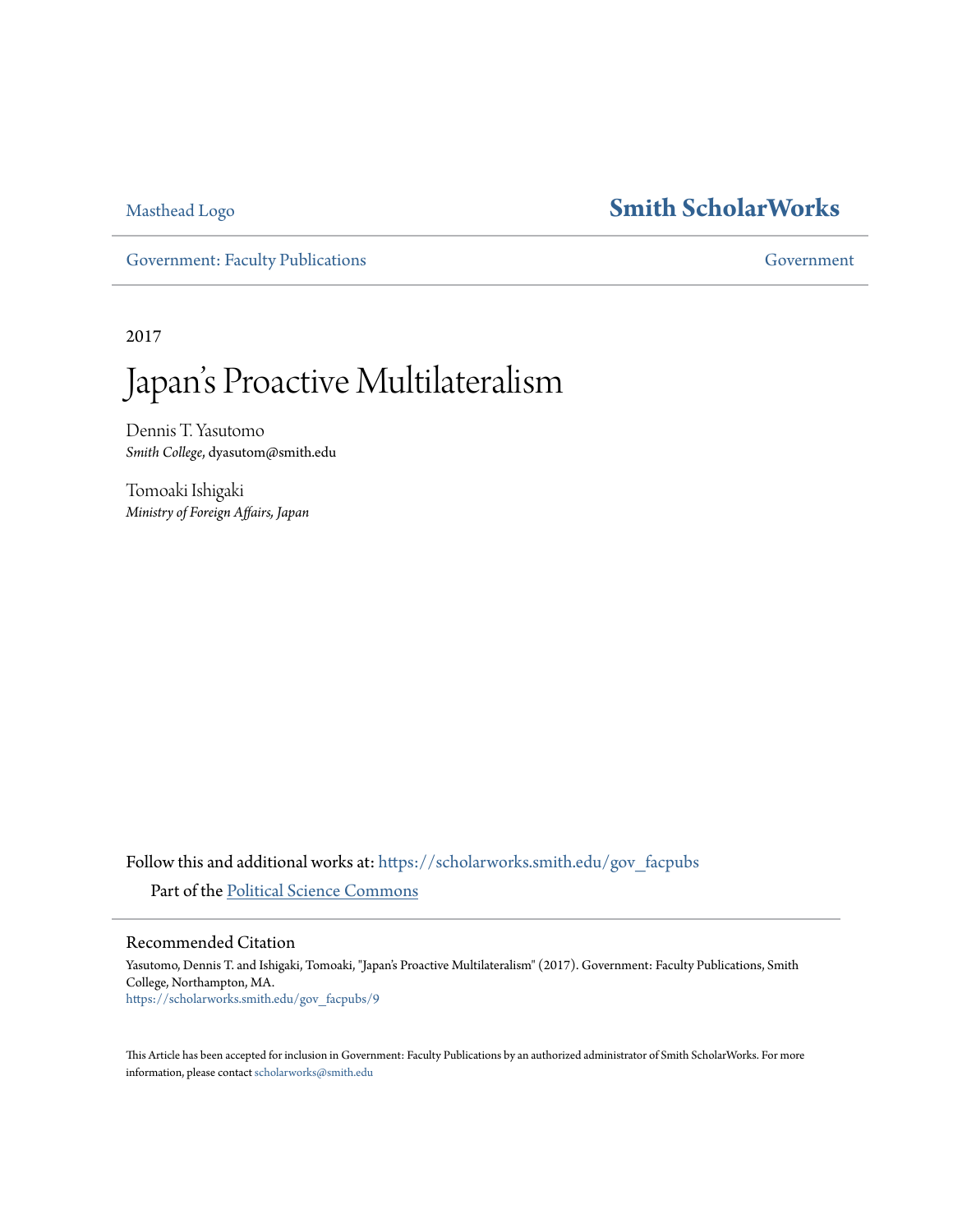# Japan's Proactive Multilateralism

The UN Arms Trade Treaty of 2013

#### ABSTRACT

Japan's 2013 UN Arms Trade Treaty diplomacy exhibited neither the standard minimalist, subservient negotiating style nor policymaking restricted to the usual actors. Juxtaposition of the treaty and the 2014 arms export policy revision illustrates how traditional "peace diplomacy" can evolve into "proactive pacifism."

KEYWORDS: Japan, UN, arms trade, diplomacy, negotiating style

IN THE EARLY 1990S, JAPAN EMBARKED on a decades-long multilateral diplomatic effort to monitor and regulate the transfer and use of conventional weapons. In 1991, Japan joined the European Community in proposing the establishment of an arms registration system, the UN Register of Conventional Arms (UNRCA). The creation of key international weapons frameworks followed, including the Ottawa Anti-Personnel Mine Ban Convention (1997), the Oslo Convention on Cluster Munitions (2008), and the Programme of Action to Prevent, Combat, and Eradicate the Illicit Trade in Small Arms and Light Weapons in All Its Aspects (POA, 2001). Japan's most significant diplomatic effort came in 2006, when it coauthored with six other nations a UN General Assembly (UNGA) resolution that evolved into the landmark UN Arms Trade Treaty (ATT) of 2013. The UNGA approved the ATT on April 2, 2013; Japan's cabinet deposited

DENNIS T. YASUTOMO is Esther Cloudman Dunn Professor of Government in the Department of Government and the East Asian Studies Program at Smith College in Northampton, Massachusetts, USA. TOMOAKI ISHIGAKI is Director of the Climate Change Division in Japan's Ministry of Foreign Affairs, and served on Japan's ATT delegation during his posting at the UN Permanent Mission (2010–13). This article reflects his personal perspectives and not necessarily those of the government of Japan. The authors are grateful to several anonymous participants in ATT proceedings from national delegations and international civil society organizations for their indispensable insights, and to an anonymous reviewer for valuable comments. Only the authors are responsible for the views expressed in this study. Emails: <dyasutom@smith.edu>, <tomoaki.ishigaki@mofa.go.jp>.

Asian Survey, Vol. 57, Number 5, pp. 956–979. ISSN 0004-4687, electronic ISSN 1533-838X. © 2017 by The Regents of the University of California. All rights reserved. Please direct all requests for permission to photocopy or reproduce article content through the University of California Press's Reprints and Permissions web page, [http://www.ucpress.edu/journals.php?p](http://www.ucpress.edu/journals.php?p=reprints)=[reprints](http://www.ucpress.edu/journals.php?p=reprints). [DOI: https://doi.org/](https://doi.org/10.1525/AS.2017.57.5.956)10.1525/ [AS.](https://doi.org/10.1525/AS.2017.57.5.956)2017.57.5.956.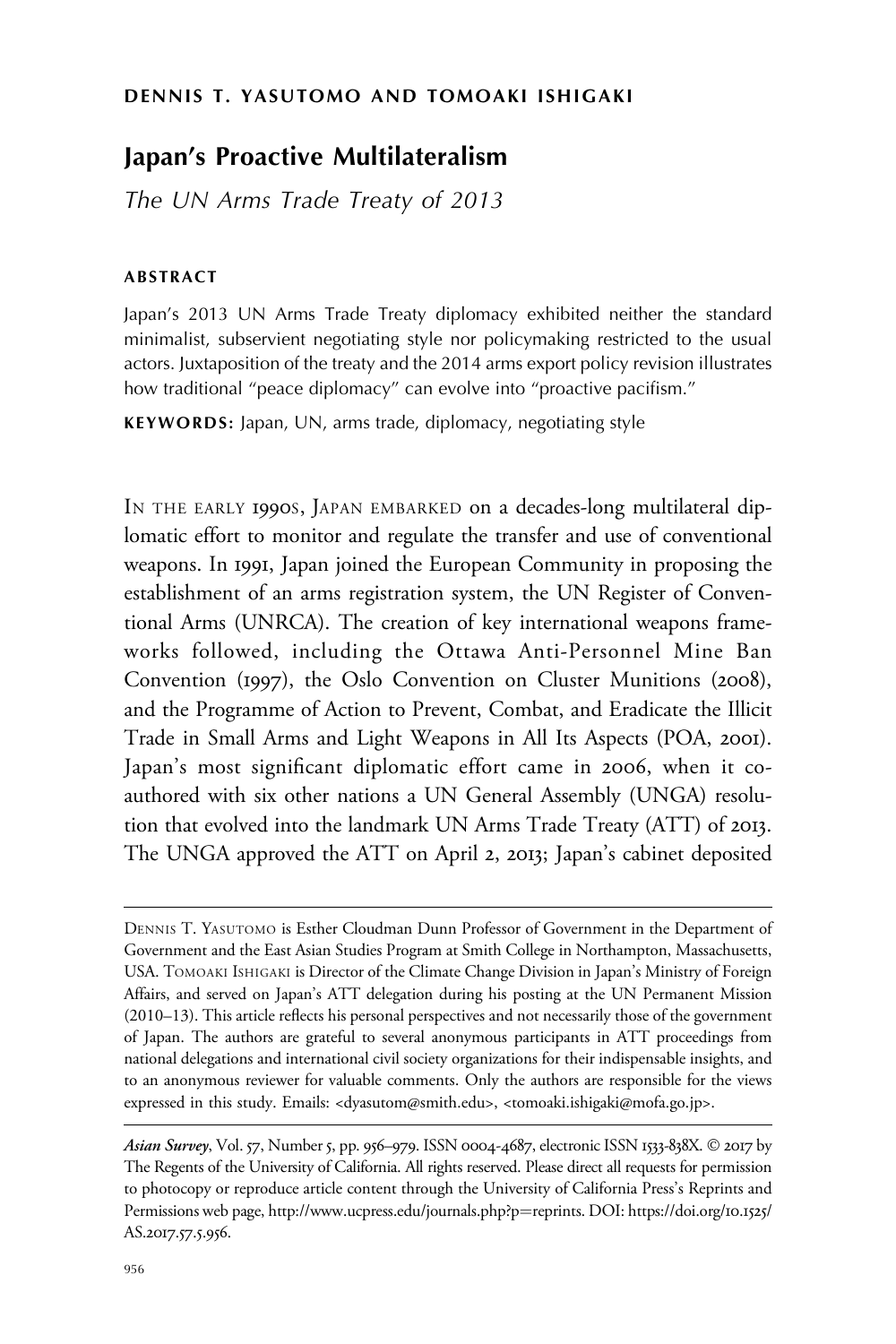the instrument of acceptance on May 9, 2014 and the treaty took effect on December 24. 1

Throughout the multiyear ATT negotiation process, Japan assumed an active leadership role in bringing transparency and accountability to the global arms trade through a range of diplomatic activities, including cooperating with like-minded states, hosting gatherings, bridging gaps, working with international civil society (ICS) organizations, and contributing to the wording of the treaty text.<sup>2</sup> These proactive efforts belie the traditional depiction of Japanese foreign policy as an essentially passive, reactive, norm-derived exercise in coping with the international environment through deference to the United States, with little independent initiative-taking. A typical example of what had been dubbed "probe, push, and panic" diplomacy was the proceedings of the UN Law of the Sea Conference (UNCLOS) from the early 1970s into the 1980s. Michael Blaker provides a stinging assessment of an almost directionless negotiating style that managed to contribute not a single sentence to the Law of the Sea Convention despite the critical importance of an international regime governing the sea that surrounds the island country of Japan.<sup>3</sup>

Japanese UN diplomacy entered a transitional stage in the post-UNCLOS 1990s. Oshiba Ryo noted that UN-centric diplomacy, a core diplomatic pillar in the 1950s, faded from the scene during the Cold War, returning in the 1990s through participation in peacekeeping operations and promoting international norms, especially human security.<sup>4</sup> Reinhard Drifte argued that this activism merely reflected traditional diplomatic patterns that were carried over into UN diplomacy, namely US-centrism and *gaiatsu* (external pressure)

1. For the text, see United Nations, Arms Trade Treaty, [<https://unoda-web.s](https://unoda-web.s3-accelerate.amazonaws.com/wp-content/uploads/2013/06/English7.pdf)3-accelerate. [amazonaws.com/wp-content/uploads/](https://unoda-web.s3-accelerate.amazonaws.com/wp-content/uploads/2013/06/English7.pdf)2013/06/English7.pdf>.

2. For analyses of Japan's ATT diplomacy, see Tomoaki Ishigaki, ''Defining the Future by Studying the Past: A Negotiator's Perspective on the Arms Trade Treaty," Japanese Yearbook of International Law 57 (2014): 371–414; ''Buki Boueki Joyaku no Seiritsu to Nihon no Yakuwari'' [The adoption of the Arms Trade Treaty and Japan's role], Kokusaiho Gaiko Zasshi [Journal of International Law and Diplomacy] 112:3 (2013): 52–75.

3. Michael K. Blaker, ''Probe, Push, and Panic: The Japanese Tactical Style in International Negotiation," in Robert Scalapino, ed., The Foreign Policy of Modern Japan (Berkeley: University of California Press, 1977): 55–102; ''Evaluating Japan's Diplomatic Performance,'' in Gerald L. Curtis, ed., Japan's Foreign Policy after the Cold War: Coping with Change (Armonk, NY: M. E. Sharpe, 1993): 1–42.

4. Oshiba Ryo, ''Takokkan Gaiko to Takokkan-shugi—Kokuren, G8, G20, Buretton Udzu Kikan'' [Multilateral diplomacy and multilateralism: UN, G8, G20, Bretton Woods institutions], in Oshiba Ryo, ed., Nihon Gaiko: Kadai-Hen, Dai-Go-ken, [Japan's foreign policy: Themes, vol. 5] (Tokyo: Iwanami Shoten, 2013): 298–300.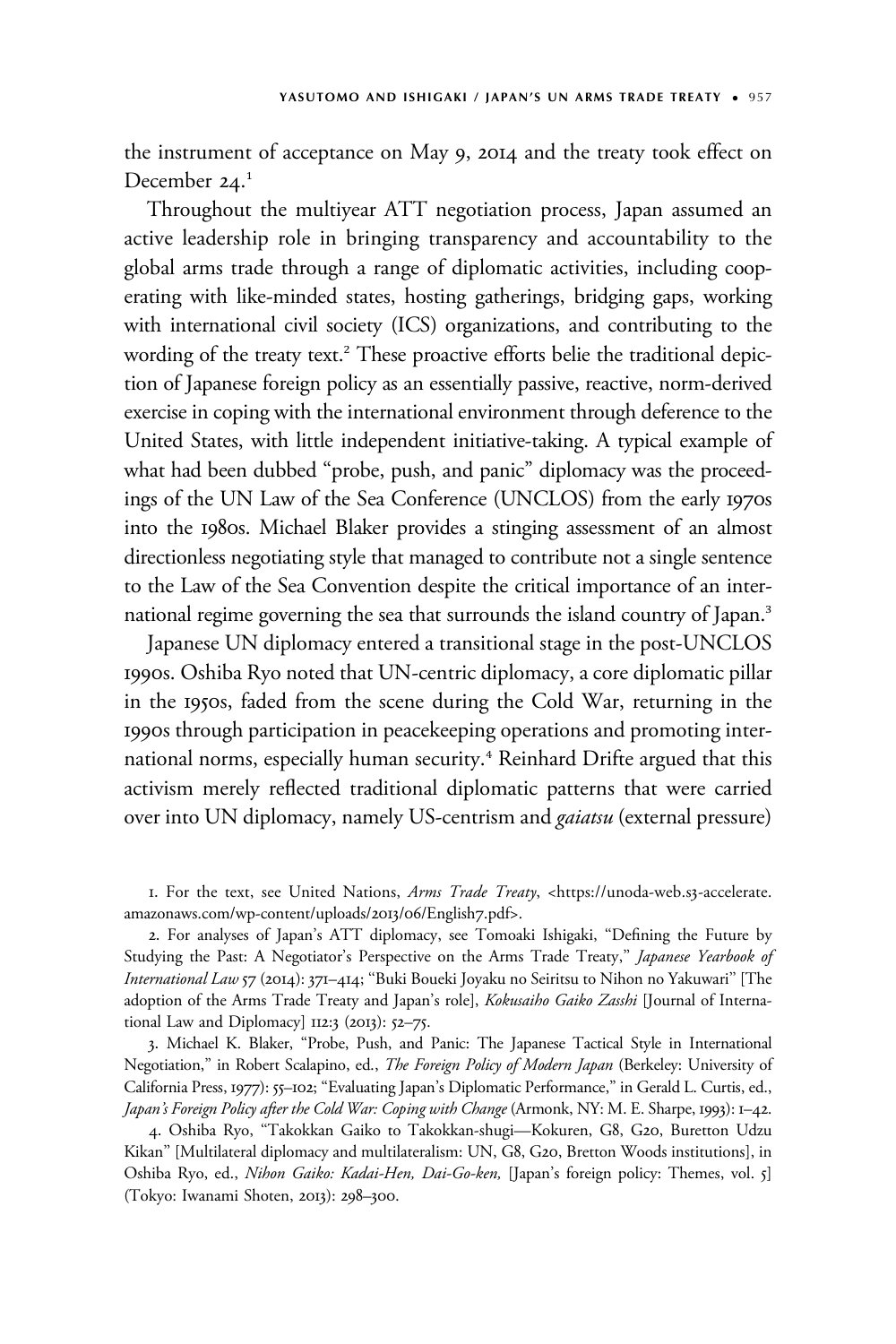as the key formative force behind what might be called Japan's reactive multilateral activism: ''The Japan-US framework seems to be the strongest incentive for the vigour and direction of Japan's multilateral diplomacy. It works by way of US pressure on Japan for international burden sharing.'' Japan's multilateral mission, Drifte asserted, was ''to assist its American ally [to] soften friction with multilateral institutions, not to pursue an active autonomous diplomatic agenda.''<sup>5</sup>

Ueki Yasuhiro, who served in the UN, acknowledged Japan's ''resilient passivism'' and ''extreme wariness toward the use of force and involvement in realpolitik,'' but also noted that ''support for a strengthened United Nations has become identical, in the eyes of many Japanese, with Japan's increased international role and responsibilities.'' In the 1990s, however, this activism still consisted only of ''half successful'' ''indirect contributions,'' with ''political realism ... still in the making.''<sup>6</sup> Fukushima Akiko identified the emergence of a post-UNCLOS theme of ''international cooperation'' and a move beyond bilateralism, with multilateral diplomacy providing instructive lessons on ''how to use coalition politics, to which Japan is not yet accustomed.'' She predicted that multilateralism would ''compel Japan to be more proactive rather than reactive in its foreign policy," with the UN, "despite its shortcomings,'' being ''a natural organization for Japan to place at the core of its multilateral foreign policy.''<sup>7</sup>

After intense criticism of Japan's ''checkbook diplomacy'' during the 1990 Gulf War, calls for ''normality'' increased in Japan. Ozawa Ichiro's clarion call for Japan's transformation into a ''normal nation.'' Ozawa's ''normality'' revolved not around the usual manifestation of enhanced military power but on expanding the mission of the Self-Defense Forces (SDF) to include UN peacekeeping operations, which started with Cambodia.<sup>8</sup> Japan adopted human security as a foreign policy pillar, creating the UN Trust Fund for Human Security in 1999, with special attention given to small arms and light weapons (SALW) issues. UN diplomacy reached new heights after 9/11. In 2003, Japan

5. Reinhard Drifte, Japan's Quest for a Permanent Security Council Seat: A Matter of Pride or Justice? (New York: St. Martin's Press, 2000), 56–57.

8. Ichiro Ozawa, Blueprint for a New Japan: The Rethinking of a Nation (Tokyo: Kodansha International, 1994).

<sup>6.</sup> Yasuhiro Ueki, ''Japan's UN Diplomacy: Sources of Passivism and Activism,'' in Curtis, Japan's Foreign Policy, 247–48.

<sup>7.</sup> Akiko Fukushima, Japanese Foreign Policy: The Emerging Logic of Multilateralism (New York: St. Martin's Press, 1999), 84.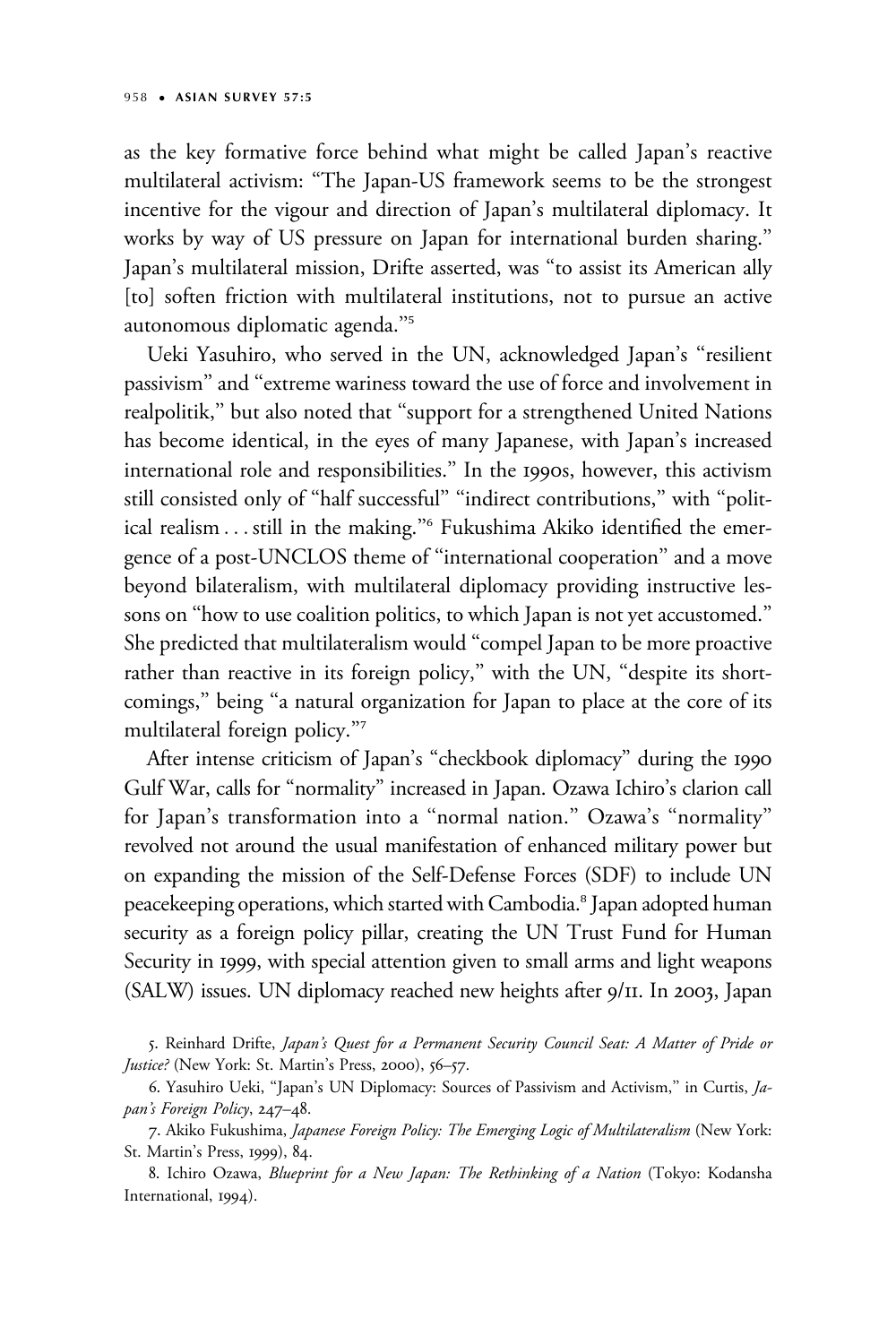assumed the role of lead country for demobilization, demilitarization, and reintegration (DDR) in Afghanistan, working closely with the UN Development Program (UNDP) and other agencies in reintegration efforts, and joined the multinational force created through UN Security Council resolutions in Iraq.<sup>9</sup>

By the time Japan co-sponsored the ATT resolution in 2006, its UN diplomacy could not easily be depicted as passive, reactive or subservient. It had been co-sponsoring annual UN resolutions on SALWs with Colombia and South Africa, citing ''Japan's long-held view that the transfer of arms should be prohibited when they were used in violation of international obligations, such as humanitarian law or relevant UN Security Council resolutions.''<sup>10</sup> Nor did Japan's ATT policy serve as an extension of US arms trade policy. The US, the world's largest arms exporter, initially stood aloof from the ATT and only signed on after a change in administrations and concerted mediatory efforts by Japan and other signatories. Japan's role in ATT negotiations illustrated the materialization of Fukushima's ''coalition politics,'' with a dose of normative considerations and proactive independence.

Significantly, the Japanese Diet ratified the ATT unanimously. Therefore, the policymaking milieu warrants a reconsideration of several current assumptions about Japan's policymaking process to explain this proactive diplomacy. The popular focus on Kantei gaiko (prime ministerial diplomacy) must be tempered and incorporated into a broader policymaking context relatively devoid of strife between politicians and bureaucrats, with a rather traditional Foreign Ministry-led configuration for UN diplomacy.<sup>11</sup> The emergence of Japan's civil society since the 1980s has been noted, especially on issues involving strong humanitarian normative appeal in alliances with international NGOs, as seen in the politician-NGO-INGO alliance that proved essential in forging support among political leaders and bureaucrats for the Ottawa Convention.<sup>12</sup> In the ATT case, it was the

9. Dennis T. Yasutomo, Japan's Civil-Military Diplomacy: The Banks of the Rubicon (London: Routledge, 2014), chapters 2–4.

10. Ishigaki, ''Defining the Future,'' 378.

11. Drifte, Japan's Quest, 63–64. For an analysis of prime ministerial diplomacy, see Shinoda Tomohito, "Gaiko ni Okeru Seiji Shudou" [Political leadership in diplomacy], in Inoue Toshikazu, Hatano Sumio, et al., eds., Nihon no Gaiko: Nihon Gaiko no Sai-Kochiku, Dai-Rokken [Japan's foreign policy: Reconstructing Japan's foreign policy, vol. 6] (Tokyo: Iwanami Shoten, 2013): 147–76.

12. Keiko Hirata, Civil Society in Japan: The Growing Role of NGOs in Tokyo's Aid Development Policy (New York: Palgrave Macmillan, 2002); Kenki Adachi, "Why Japan Signed the Mine Ban Treaty: The Political Dynamics behind the Decision," Asian Survey 45:3 (May/June 2005): 397-413.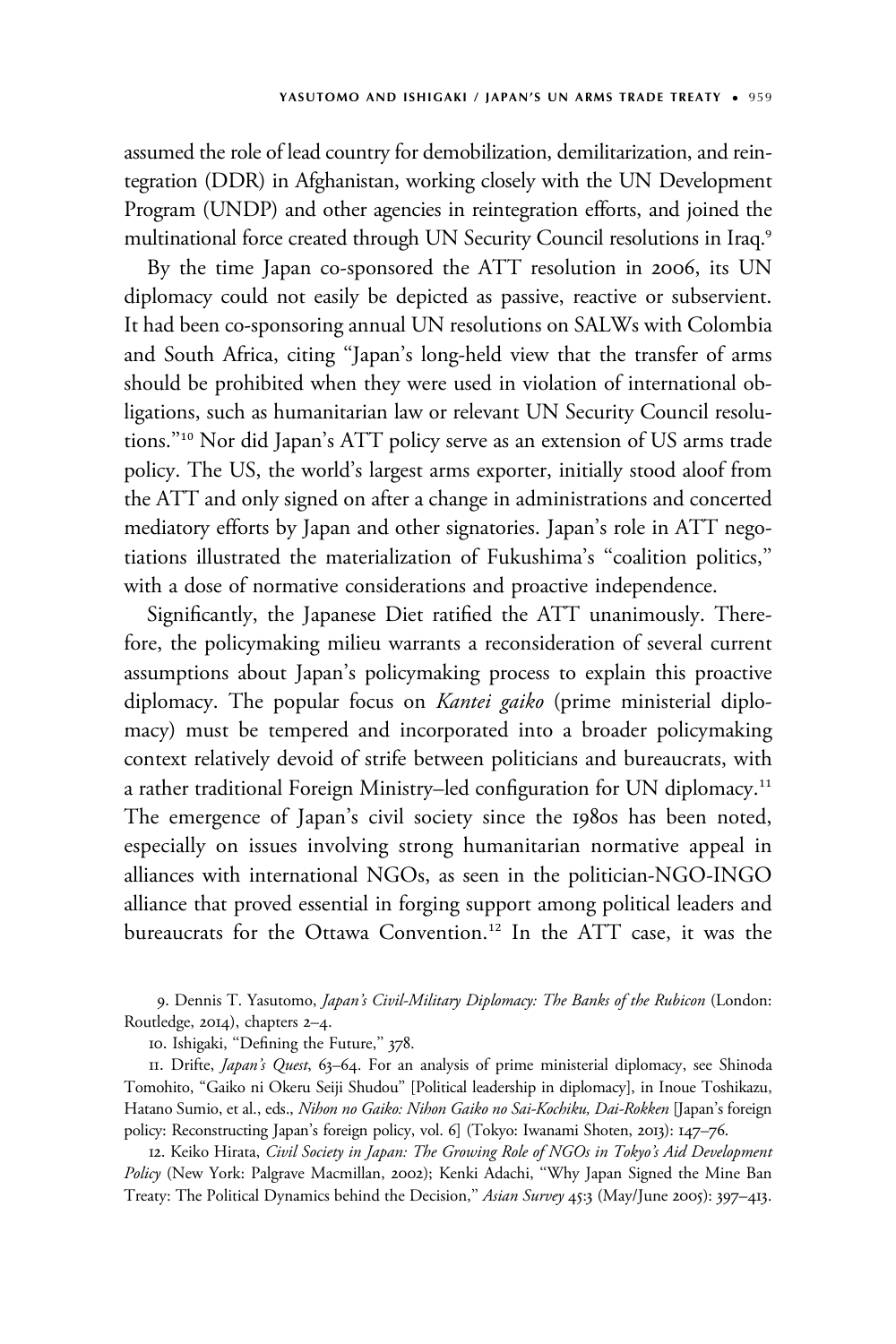formative relationship between the Ministry of Foreign Affairs (MOFA) and ICS actors that took the spotlight.

Drifte's study of UN diplomacy in the 1990s identified one consequence of what he saw as the absence of Japanese political leadership: "failure to integrate certain issues into a more relevant political context, thus reinforcing the reactive character of Japanese foreign policy and multilateral diplomacy in general.''<sup>13</sup> Prime ministerial leadership actually did provide a broader political context for the ATT. On April 1, 2014, the cabinet adopted the Three Principles on Transfer of Defense Equipment and Technology. The policy enabled Japan to engage in the transfer of weaponry abroad. This policy replaced the Three Principles on Arms Exports forged by the Sato Eisaku cabinet in 1967 and strengthened by the Miki Takeo cabinet in 1976, basically forbidding Japanese arms exports as part of Japan's ''peace diplomacy.'' In other words, Japan appears to have entered the global arms trade at the precise moment it was pledging through the ATT to monitor and curtail such trade.

It is tempting to assume that the Japanese government took advantage of an international norm rooted in a pacifist peace diplomacy to camouflage its transformation into a full-fledged arms trader. This certainly fits the narrative of a cabinet intent on strengthening national security through greater attention to hard power and its instruments. However, two different ruling party coalitions presided over parallel policy tracks that reflected different sets of policy processes, which resulted in the melding of these tracks. In reality, Japan had already been transferring defense equipment under the old Three Principles as special cases. Therefore, the ATT evolved into a policy that addressed the ascent of Asian countries, including China, in the global arms trade, and legitimized Japan's own limited entry into arms transfers in accordance with the international law and treaty regulations it helped draft. In other words, the political context of the ATT and the new Three Principles emerged through a pragmatic and incremental process that illustrates how traditional peace diplomacy is evolving into what is now called proactive pacifism, or a diplomacy that aspires to contribute more actively to global peace efforts through international cooperation.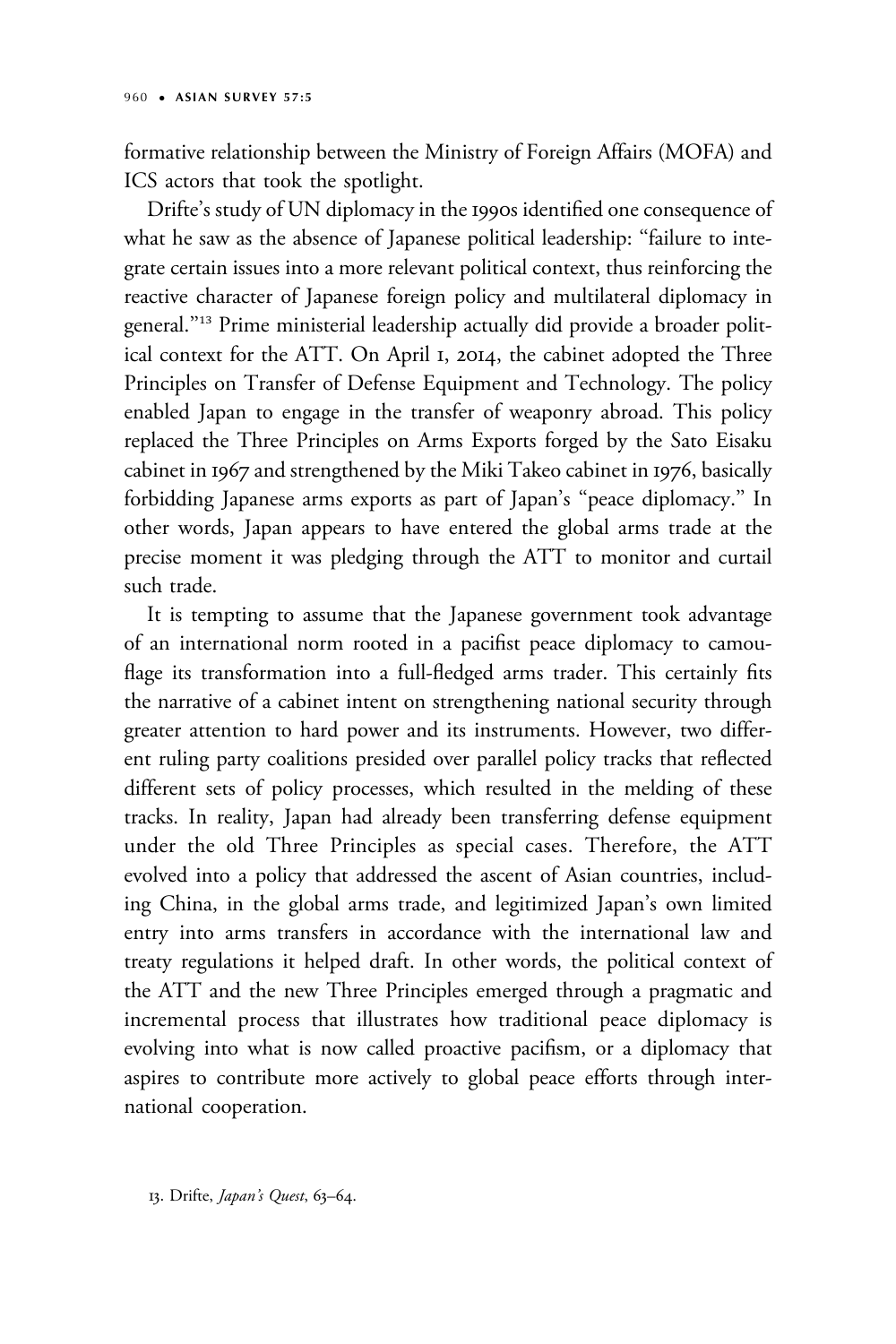#### THE EVOLUTION OF JAPAN'S PROACTIVE MULTILATERALISM

ATT diplomacy consisted of a long-term incremental process that established international humanitarian laws built on existing norms pertaining to the transfer of conventional weapons. In the words of British Foreign Secretary William Hague in 2014, "This Treaty will help make the world safer, by placing human rights and international law at the heart of the decisions about the arms trade. For the first time, countries have agreed on international rules governing everything from small arms to warships.''<sup>14</sup> The normative and universal legal aspirations contrast significantly with previous arms control objectives and methods.

After World War II, disarmament generally pertained to weapons of mass destruction, especially nuclear weapons, while efforts to control and regulate the export of conventional arms focused on national security and commercial interests primarily involving the major Western nations producing weapons and dual-use items. The mechanisms reflected Cold War efforts to control the flow of goods and technology to the Soviet Union, inaugurated in 1950 by the informal Coordinating Committee for Multilateral Export Controls (COCOM). These agreements operated on the basis of consensus decision-making, with implementation left to the discretion of participating nations. Japan had been actively engaged in the key proceedings in the 1970s and 1980s but violated COCOM rules in 1987, when the Toshiba Machine Company provided the Soviets with technology that allowed the manufacture of difficult-to-detect submarine propellers, resulting in the strengthening of control over dual-use equipment exports.<sup>15</sup>

With the end of the Cold War in the early 1990s, the international community focused more intently on conventional weapons, with the UN considered the appropriate forum for such deliberations. Many states took special note of the negative humanitarian and social impact of unregulated arms trading and sought to move beyond the voluntary nature of previous arrangements for reporting transfers, toward internationally binding regulations.

14. Jo Adamson and Guy Pollard, ''The Arms Trade Treaty: Making a Difference,'' chapter 9 in Verification and Implementation: A Biennial Collection of Analysis on International Agreements for Security and Development 2015 (December 2015), 143, <[http://www.vertic.org/media/assets/](http://www.vertic.org/media/assets/VI%202015/VI%20Chapter%209.pdf) [VI](http://www.vertic.org/media/assets/VI%202015/VI%20Chapter%209.pdf)%[202015](http://www.vertic.org/media/assets/VI%202015/VI%20Chapter%209.pdf)/VI%20[Chapter](http://www.vertic.org/media/assets/VI%202015/VI%20Chapter%209.pdf)%209[.pdf](http://www.vertic.org/media/assets/VI%202015/VI%20Chapter%209.pdf)>, accessed July 29, 2016.

15. Cindy Whang, ''The Challenges of Enforcing International Military-Use Technology Export Control Regimes: An Analysis of the United Nations Arms Trade Treaty,'' Wisconsin International Law Journal 33 (Spring 2015): 123-25, 129-30.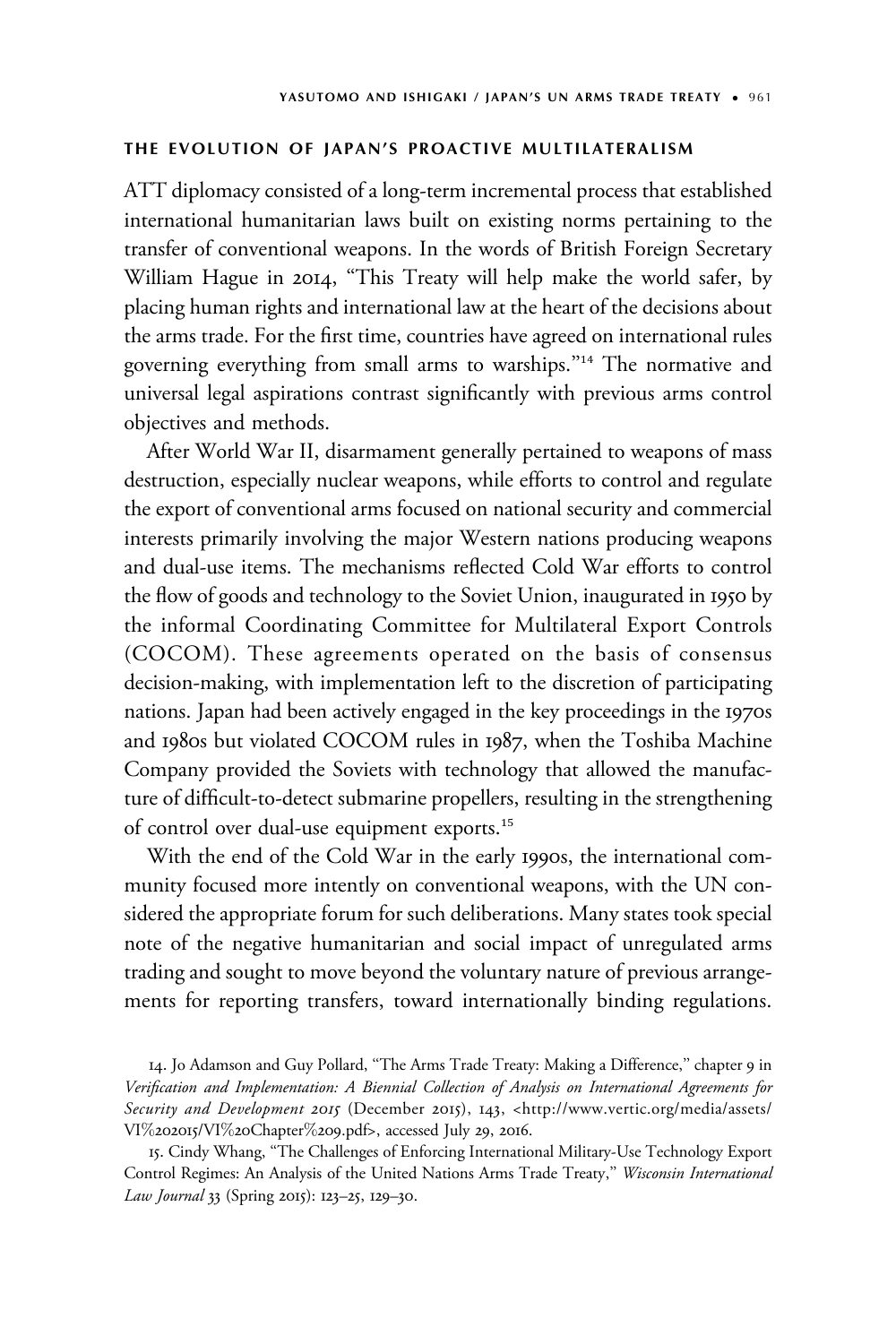Discussions began to coalesce around the necessity for greater transparency of the arms trade, especially through national reporting of those transfers. These were the key mechanisms on which Japan would expend much of its diplomatic efforts during ATT negotiations.

Japan's active engagement in arms issues since the 1990s involved a mixture of normative and pragmatic objectives, ranging from concern over the tragic toll of human devastation, through the use of SALWs in war-torn environments, to the ascent of Asia, especially in the late 2000s, as a major market for arms sales and purchases. Japan contributed funding for the creation of the Small Arms Trust Fund in the UN (2000), joined in creating the POA, a non-binding international agreement (2001), provided the president of the Biennial Meeting of States (2003), and served as facilitator of the Second POA Review Conference (2012).<sup>16</sup>

This activism came against the backdrop of SDF and humanitarian aid worker dispatches to fragile and failing states, where they were exposed to SALWs, resulting, for example, in the slaying of a Japanese NGO worker and a police officer in Cambodia. By the early 2000s, Tokyo's ''peace consolidation diplomacy'' involved cooperation with UN DDR efforts in Africa, especially Liberia and the Democratic Republic of Congo, after which Japan sent troops to Iraq and co-led the DDR effort with the UNDP in Afghanistan, where Japan lost another NGO volunteer in 2008.<sup>17</sup>

By this time, Japan considered small arms, as stated by then Foreign Minister Kawaguchi Yoriko, to be at ''the nexus of peace and development'' and intricately related to other problems, ranging from child soldiers to postconflict reconstruction and nation-building.<sup>18</sup> While most arms experts did not consider SALWs weapons of mass destruction in the same way as nuclear, chemical, and biological weapons, Japanese did consider them ''de facto WMDs'' because of their devastating impact on the human security of huge swaths of a nation's population. This had been a major rationale of Japan's support for the Ottawa Convention (mines) and the Oslo Convention (cluster bombs). The problem was the absence of the major producers and users of

<sup>16.</sup> Ishigaki, ''Defining the Future,'' 378–79.

<sup>17.</sup> Yasutomo, Japan's Civil-Military Diplomacy, 26-72.

<sup>18.</sup> Yoriko Kawaguchi, ''Statement by H.E. Ms. Yoriko Kawaguchi, Special Assistant to the Prime Minister of Japan at the Open Debate of the Security Council on Small Arms, 17 February 2005,'' Ministry of Foreign Affairs, <[http://www.mofa.go.jp/announce/speech/un](http://www.mofa.go.jp/announce/speech/un2005/un0502-3.html)2005/un0502-3. [html>](http://www.mofa.go.jp/announce/speech/un2005/un0502-3.html), accessed July 29, 2016.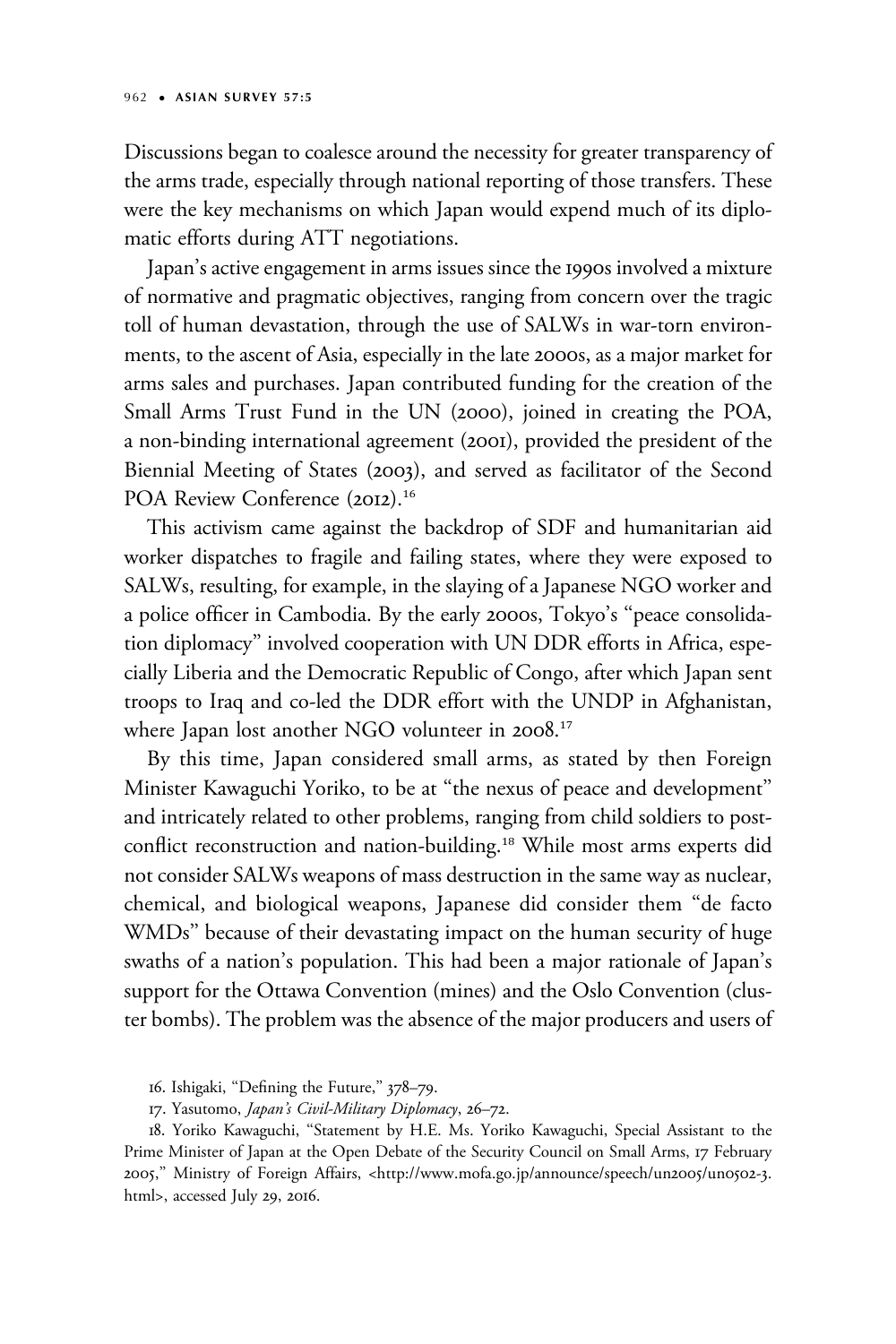such weaponry in the signatories of these conventions. This led, in part, to efforts by Japan and other nations, supported by INGOs, to build on the normative achievements of these conventions, regardless of their shortcomings, to establish international legal standards through an ATT.<sup>19</sup>

It was at this juncture that a number of states proposed the Draft Framework Convention on International Arms Transfers, calling for a legally binding agreement on transfers. This was the result of efforts by an INGO created in 2003, the Control Arms campaign, which managed to gain the support of the United Kingdom, itself a global arms exporter. On July 24, 2006, Japan joined Argentina, Australia, Costa Rica, Finland, Kenya, and the UK in co-authoring a draft UNGA resolution, ''Towards an Arms Trade Treaty: Establishing Common International Standards for the Import, Export and Transfer of Conventional Arms'' (A/RES/61/89).<sup>20</sup> The resolution called for a convention that would establish common international standards for the import, export, and transfer of conventional arms through a legally binding arms trade treaty. According to the UN Office for Disarmament Affairs, the ATT was to be "largely a normative treaty" facilitating transparency and a responsible arms trade.<sup>21</sup> The UNGA adopted the resolution with 153 votes in favor; China, India, and Russia abstaining; and the United States against.

The resolution mandated the UN secretary-general to create a Group of Government Experts, established in 2008 with representatives from 28 states, that recommended the formation of the Open-Ended Working Group, convened twice in 2009. Based on these efforts, the UNGA adopted Resolution 64/48, calling for preparatory meetings to pave the way for a conference on the arms trade. In 2011, the UNGA called for the convening in 2012 of the UN Conference on the Arms Trade Treaty. The 2012 conference ended without the requisite consensus on a treaty text because a number of key states, including the US, Russia, and India, called for continued negotiations to improve and clarify the final text.

19. Ishigaki, ''Defining the Future,'' 382.

20. Adamson and Pollard, ''Arms Trade Treaty,'' 149. See also Helena Whall and Allison Pytlak, "The Role of Civil Society in the International Negotiations on the Arms Trade Treaty," Global Policy 5:4 (November 2014): 4, [<http://onlinelibrary.wiley.com/doi/](http://onlinelibrary.wiley.com/doi/10.1111/1758-5899.12173/full)10.1111/1758-5899.12173/full>, accessed August 22, 2016.

21. United Nations Office for Disarmament Affairs, ''Arms Trade Treaty Implementation Toolkit: Module I: Why Join the Arms Trade Treaty?'' 4, 9, <https://s3[.amazonaws.com/unoda-web/wp](https://s3.amazonaws.com/unoda-web/wp-content/uploads/2015/09/2015-09-04-Toolkit-all-10-modules-FINAL.pdf)content/uploads/2015/09/2015-09-04-Toolkit-all-10[-modules-FINAL.pdf>](https://s3.amazonaws.com/unoda-web/wp-content/uploads/2015/09/2015-09-04-Toolkit-all-10-modules-FINAL.pdf), accessed November 1, 2016.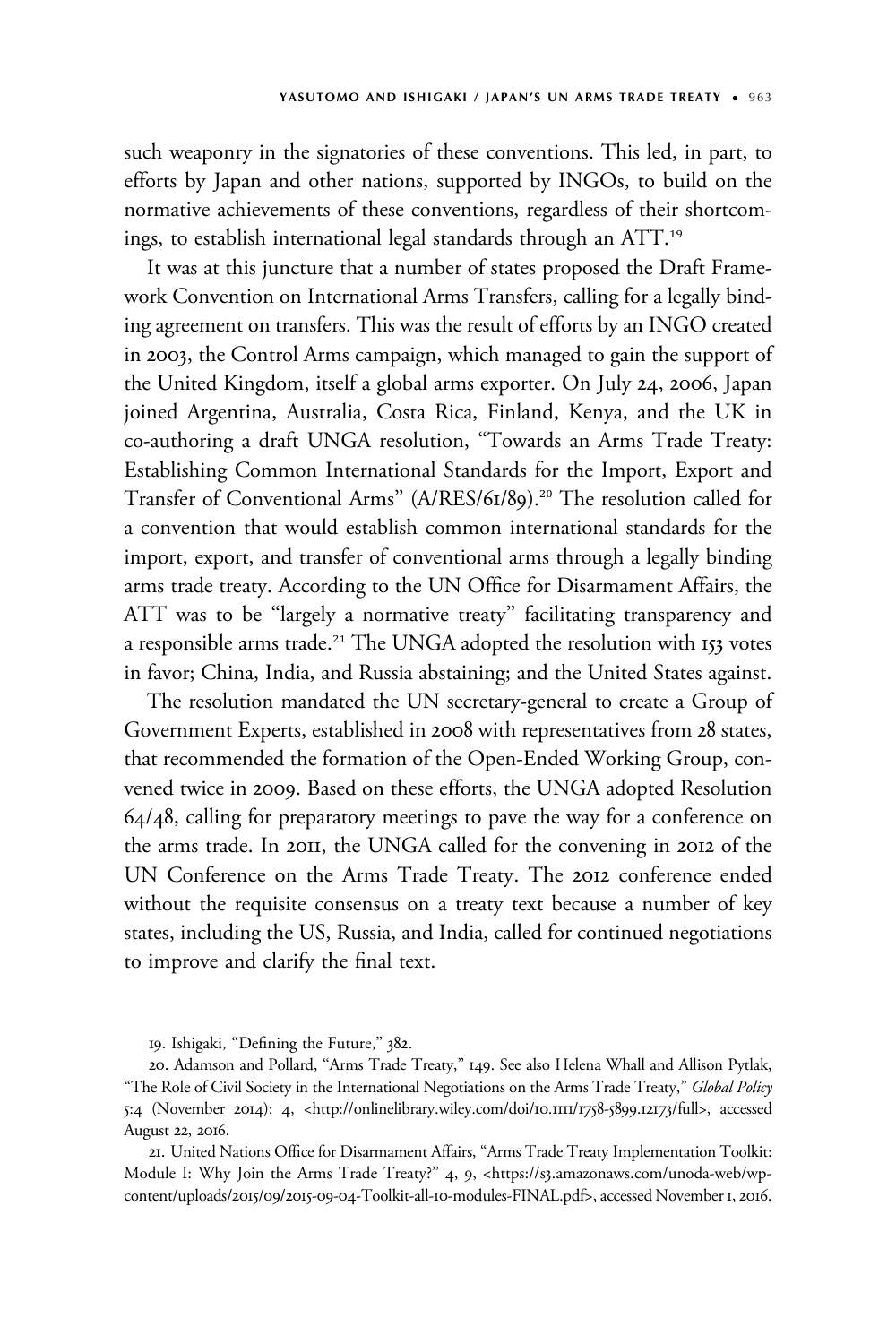The impasse pushed the ATT conference back to March 18–28, 2013. Conference participants elected Ambassador Peter Woolcott of Australia as president of the proceedings. Woolcott approached the new conference well aware of the magnitude of the divisions among the contending parties and appointed facilitators to formulate various provisions of the treaty, including weaponry, ammunition, transactions, defense cooperation agreements, and other matters. The facilitator-led deliberations resulted in a draft treaty text. However, Iran, North Korea, and Syria prevented the consensus required for adoption.

The threat of a second failure of the conference led to 11 countries, including Japan, abandoning the consensus rule by pushing the draft onto the floor of the UNGA for a vote. On April 2, 2013, the UNGA adopted the ATT by a vote of 154 to 3 (Iran, North Korea, and Syria), with 23 abstentions. By this point, the Barack Obama administration shifted from the George W. Bush administration's opposition to ATT to support and co-sponsorship of the draft. The ATT was opened for signing at UN headquarters on June 2, 2013, and took effect on December 24, 2014. Few international treaties have taken effect as quickly.<sup>22</sup>

#### ATT NEGOTIATIONS: THE JAPAN FACTOR

The level of Japanese engagement over the entire seven-year period of ATT negotiations was unusually high. Japan's involvement included serving as vice chair of the Asia-Pacific group at both the 2012 and 2013 conferences; hosting a regional meeting for NGOs in Tokyo (2009) and co-hosting a follow-up meeting in Malaysia with the UN Regional Center for Peace and Development (2012); continued support for the Small Arms Trust Fund (2012–13); and assisting in creating an online database for the UNRCA. Woolcott also appointed Ambassador Amano Mari of the Japanese delegation to the Conference on Disarmament to serve as one of the facilitators overseeing the final draft of the treaty section on brokering. Ultimately, after the ATT's launch, Japan would become the largest contributor to its operational budget.

Two distinctive features of Japan's negotiating approach stand out: ''coalition politics'' in shaping the wording of the text, and its partnership with ICS organizations. We focus on the first feature in this section and turn to ICS organizations in the following section.

<sup>22.</sup> Adamson and Pollard, ''Arms Trade Treaty,'' 143.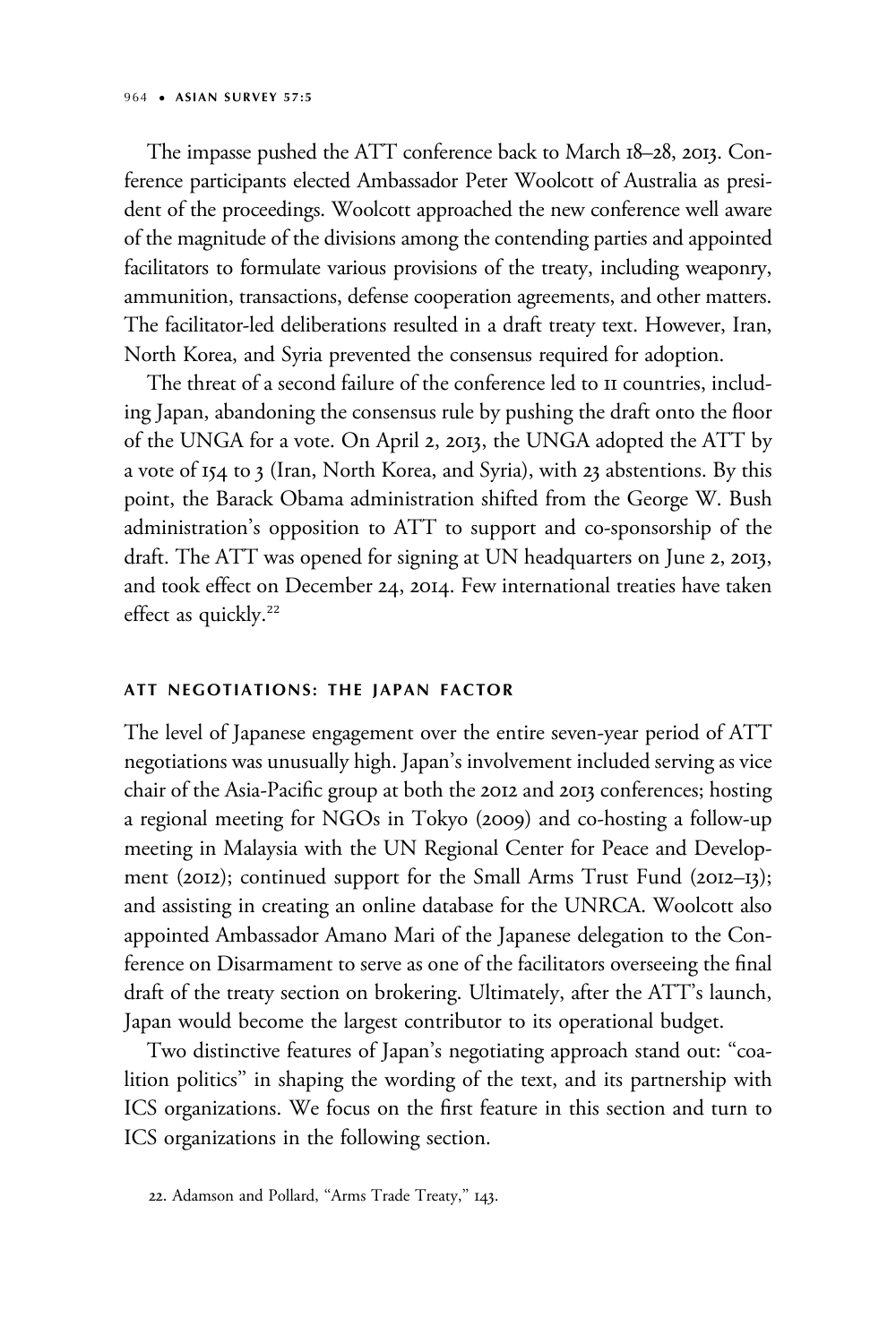As anticipated by Fukushima, Japan engaged extensively with a cohort of like-minded states in supporting the treaty and in mediating differences when delegates became less like-minded. Japan's effective mediation is credited with breaking logjams over controversial text issues. It should be noted that like-minded states did not correspond to regional groupings. Japan's spokesperson role for Asian nations must be considered nominal because of the hesitation of a number of regional countries with regard to stringent monitoring of arms flows.

Japan focused on legal obligations related to the criteria governing prohibition and risk assessment of arms transfers (Article 6) and implementation of national reporting (Article 13). Japan's reference for the wording of the text lay largely in the cumulative lessons learned from experiences with international agreements on conventional weapons, disarmament, and human rights. MOFA assigned legal and disarmament experts from Tokyo and Geneva to the delegation to monitor clauses pertaining to transparency, accountability, inclusivity, and enforcement through the binding authority of international law.

The ATT parts ways with existing conventions on the issue of prohibition. While some latitude is granted to states, prohibition is absolute if tied to specific risks associated with the illegal use of weapons. National reporting is essential because of the opposition of many states to the creation of a monitoring or supranational enforcement mechanism, with the effectiveness of the treaty dependent on reporting by states. Japan played a mediatory role between contending views on risks associated with transfers in Article 6, and it shifted to a vigorous advocacy role on the issue of transparency and accountability in Article 13.

Article 6 has been called the heart of the ATT, because it prohibits the wanton transfer of conventional arms in violation of international obligations, including UN arms embargoes.<sup>23</sup> The first two sections of Article 6 prohibit weapons transfers that violate UN Security Council sanctions or the obligations of a state under international agreements to which it is a party. Unlike mines and cluster bombs, transfers of designated conventional weapons are not prohibited. Many states wish to sell, and many more nations wish

<sup>23.</sup> Geneva Academy, The Arms Trade Treaty (2013), Academy Briefing No. 3, Geneva Academy of International Humanitarian Law and Human Rights, June 2013, 23, <[http://www.snis.ch/system/](http://www.snis.ch/system/files/academy_briefing_3_2013_arms_trade_treaty.pdf) [files/academy\\_briefing\\_](http://www.snis.ch/system/files/academy_briefing_3_2013_arms_trade_treaty.pdf)3\_2013\_arms\_trade\_treaty.pdf>, accessed August 8, 2016).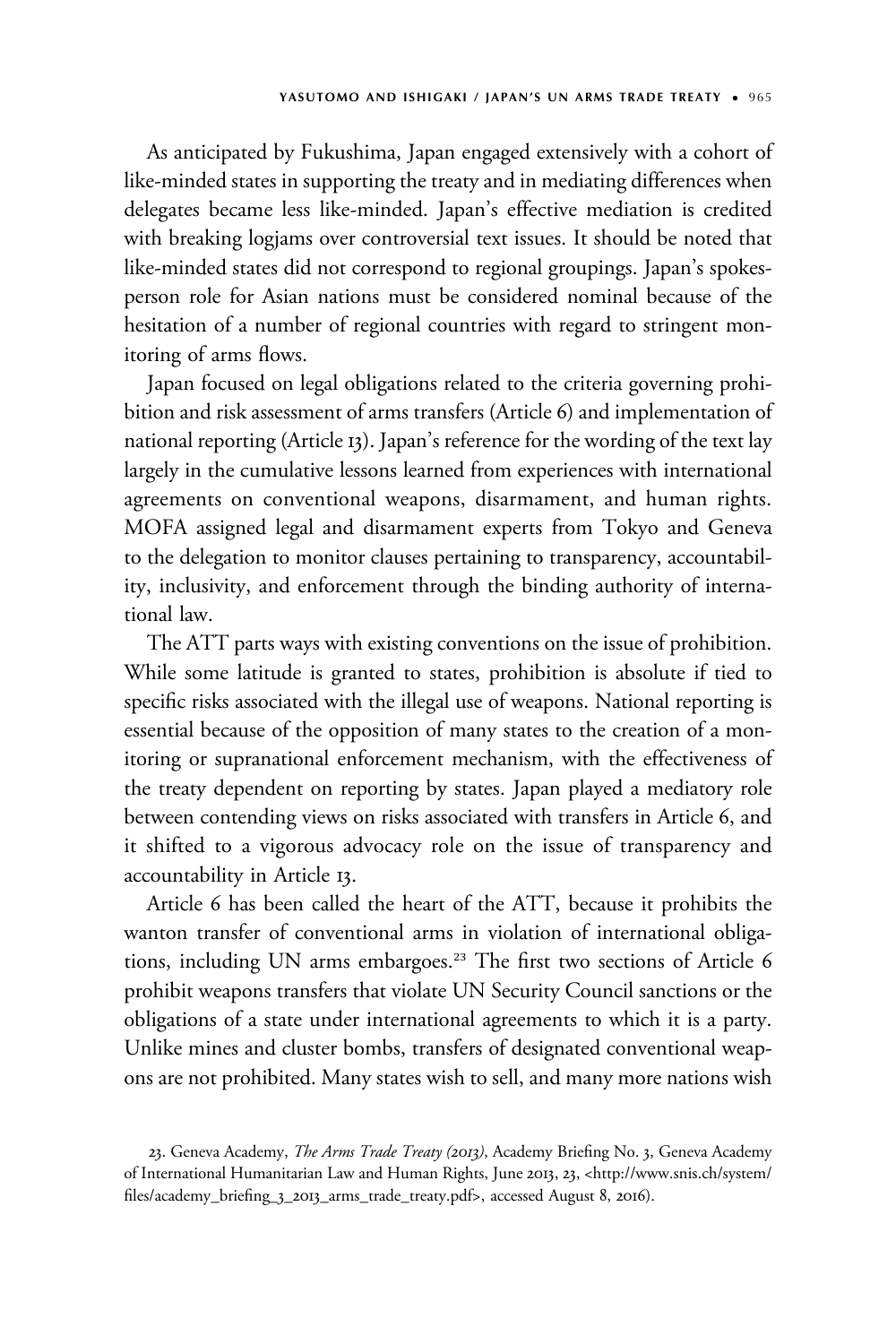to acquire, such weapons. This elevated the importance of establishing rules to govern the transfers, especially since states are tasked with enforcing these rules, not an international agency. This, in turn, heightened the importance of producing national reports annually detailing arms transfers and how these transfers complied with ATT provisions. Japan and its cohorts believed that these reports would ''not only make States accountable to their arms agreements, but also improve transparency, promote dialogue, and build confidence among State Parties."<sup>24</sup>

Much of the discussion focused on the third section of Article 6, which specifically prohibits arms transfers for the execution of serious violations of international law and norms. According to one study, "Article 6(3) is potentially one of the most important provisions in the ATT and the success of its implementation will be one of the main yardsticks by which the treaty as a whole will be judged.'' In essence, the article prohibits the transfer of conventional weapons when the state is aware that such transfer would contribute to the commission of genocide, crimes against humanity or certain war crimes.<sup>25</sup>

Initially, the draft wording of Article 6 constituted one of the main obstacles to agreement on the ATT.<sup>26</sup> A contingent of states, led by the US, pushed for clear and limited prohibitions on arms sales with a reference to intent and specific provisions of the Geneva Conventions. The original draft of Article 6(3) read:

A State Party shall not authorize a transfer of conventional arms within the scope of this Treaty for the purpose of facilitating the commission of genocide, crimes against humanity, war crimes constituting grave breaches of the Geneva Conventions of 1949, or serious violations of common article 3 of the Geneva Conventions of 1949.

The phrase "for the purpose of" suggested the need to demonstrate that states were providing arms specifically to commit genocide and crimes against humanity. The majority of countries, however, felt that ''few states would knowingly authorize a transfer of arms for the limited purpose of committing genocide.'' In addition, the draft specifically referenced the

<sup>24.</sup> Ishigaki, ''Defining the Future,'' 397.

<sup>25.</sup> Geneva Academy, Arms Trade Treaty, 24.

<sup>26.</sup> All passages cited in this discussion of Article 6, including Japanese text proposals, can be found in Ishigaki, "Defining the Future," 399-404.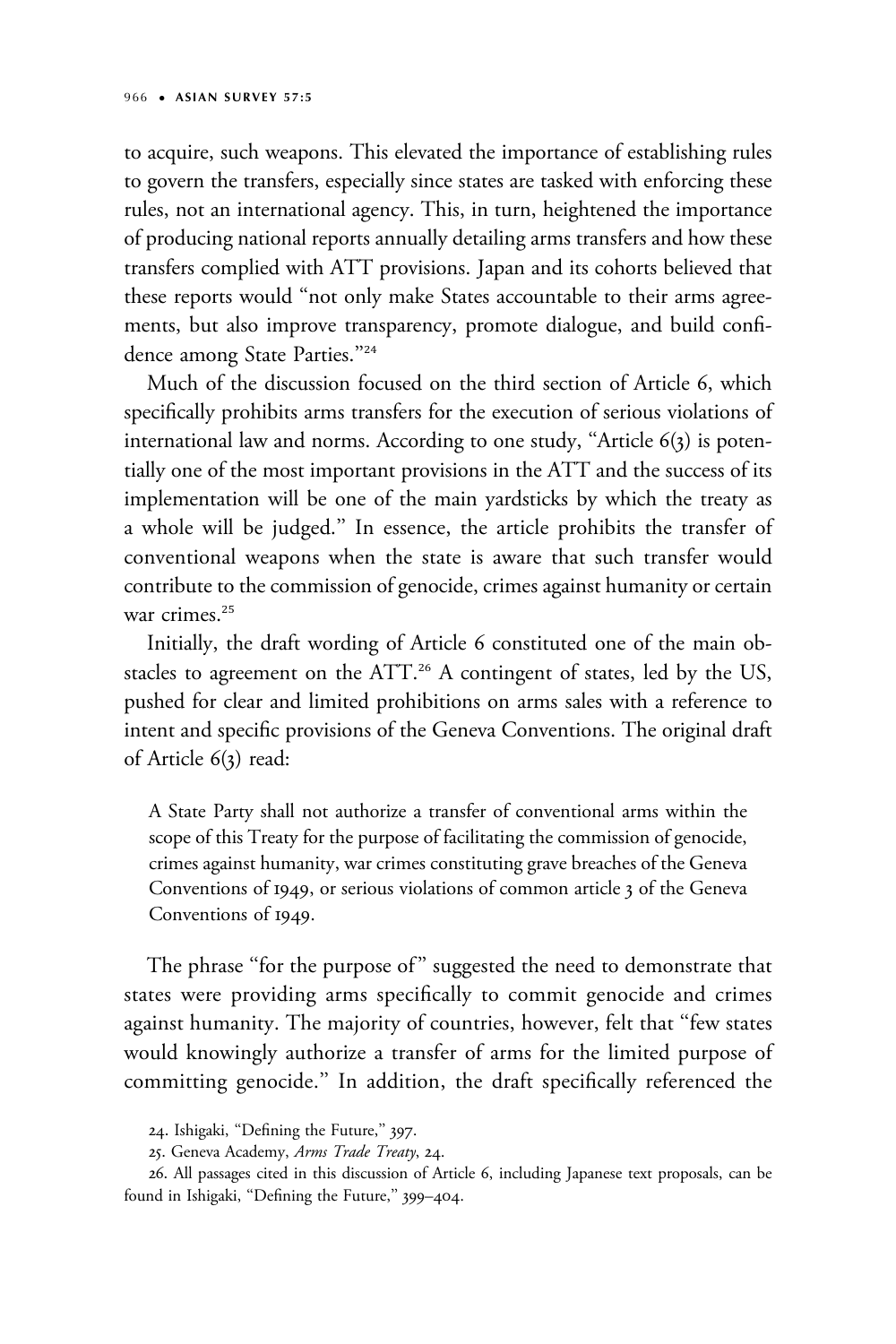Geneva Conventions rather than the broader set of international humanitarian norms that were considered to be customary international law.<sup>27</sup>

The Japanese sided with the majority view that shifted the focus away from the intent-based ''for the purpose of facilitating'' to a more ''knowledgebased'' criterion. They proposed that:

A State Party shall not authorize any transfer of conventional arms covered under Article  $2(i)$  or of items covered under Article 3 or Article 4, if it has knowledge at the time of authorization that the arms or items would be used in the commission of genocide, crimes against humanity, or war crimes as defined by international agreements to which it is a Party, including those under the Geneva Conventions of 1949.

The Japanese proposal shifted the provision toward the assumption that states were not likely to support genocide consciously, rendered the intentbased wording less restrictive and the transfer more conditional, and omitted the reference to the Geneva Conventions' ''Common Article 3'' by subsuming it within a wider range of ''international agreements.''

The Japanese delegation facilitated a compromise wording through deliberations with knowledge-based and intent-based parties, in close consultation with the International Committee of the Red Cross. Key actors included Australia, Norway, Switzerland, the UK, and the US, the chief advocate of intent-based wording. Japan focused not only on attaining US agreement but also on bringing together states not committed to US participation, arms exporters and importers opposed to strong restrictions on their activities, states devastated by illicit arms, and parties determined to stand on the moral high ground. The compromise wording based on the Japanese proposal opened the door to agreement by all parties:

A State Party shall not authorize any transfer of conventional arms covered under Article  $2(i)$  or of items covered under Article 3 or Article 4, if it has knowledge at the time of authorization that the arms or items would be used in the commission of genocide, crimes against humanity, grave breaches of the Geneva Conventions of 1949, attacks directed against civilian objects or civilians protected as such, or other war crimes as defined by international agreements to which it is a Party.

27. Ibid., 399.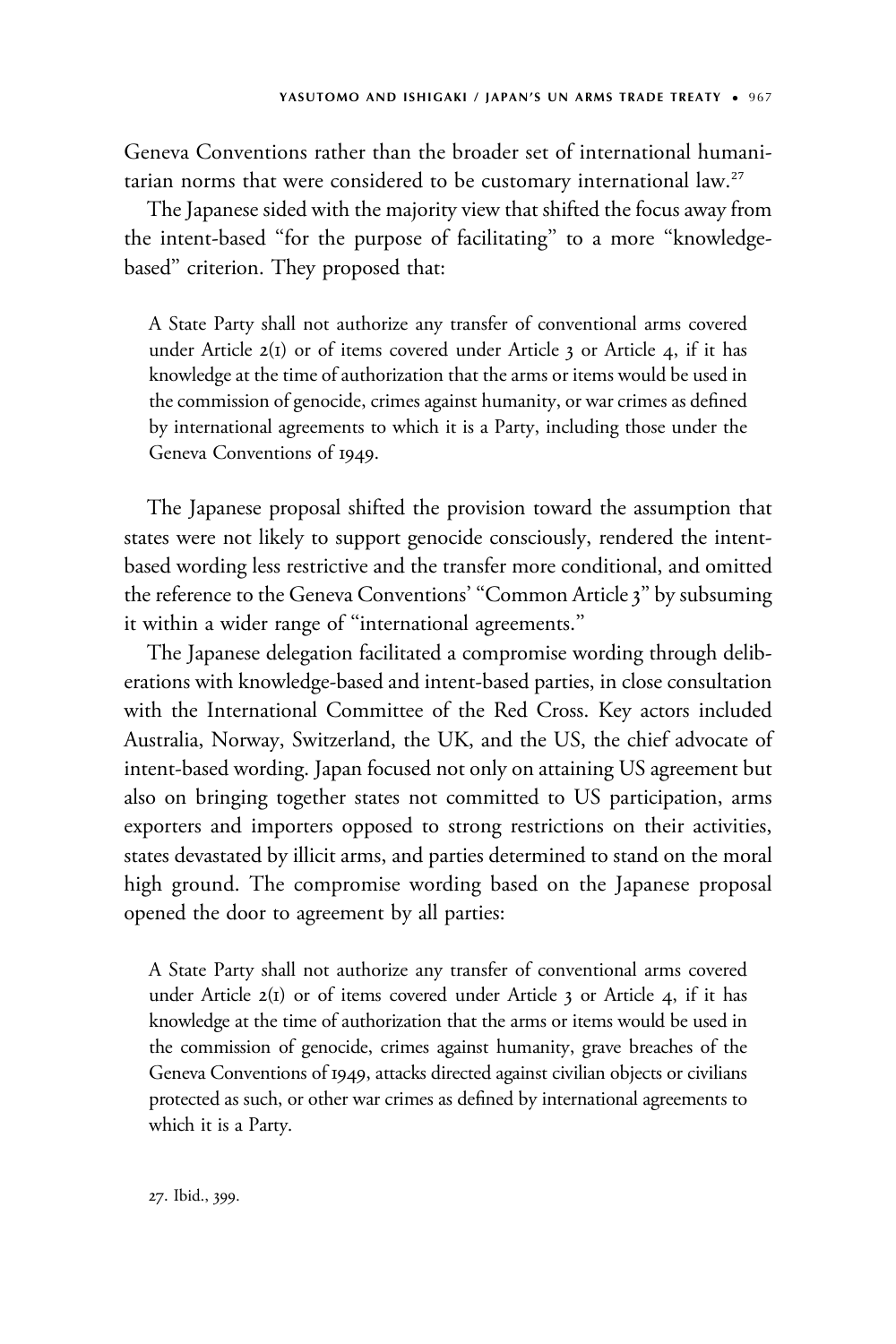The compromise wording retained the possibility of intent-based transfers by some arms providers and specified potential violations, but also retained the term ''international agreements,'' extending the application of international law beyond the Geneva Conventions, especially its Additional Protocols, which extended the coverage of the conventions and elaborated on the rules of armed conflict.

On Article 13, Japan played less of a catalytic or mediatory role, engaging in forceful advocacy.<sup>28</sup> It sought mandatory reporting and broad distribution of these reports to the public. From the Japanese perspective, the publication and dissemination of arms export and import transaction reports was the key method for ensuring transparency, and essential to holding states accountable for treaty violations. This strong push for reporting was a reaction against states opposed to the establishment of inspection or verification mechanisms. Many states maintained that since arms trading was legal and necessarily confidential, ''the establishment of a group of inspectors to determine if a legitimate arms transfer conducted by a state in accordance with its domestic laws and regulations was unnecessary and impractical.''<sup>29</sup> Therefore, Japan, like-minded states, and civil society groups did not attempt to create a supra-national oversight body, focusing instead on improving monitoring procedures by adopting provisions found in existing frameworks, especially UNRCA, despite their imperfections.

States remained deeply divided on whether national reporting should be mandatory, and on whether these reports should be available to the public. On this issue, Japan's position was clear: ''Japan was a principal State advocating for both mandatory reporting and publication since the July 2012 Conference.'' Japanese concerns were reflected in a proposed insertion in one of the early treaty drafts underlining the importance of transparency: ''Promote cooperation, transparency and responsibilities of States Parties in the trade in conventional arms, thus building confidence among States Parties.''<sup>30</sup> The clause was opposed by North Korea, Iran, and Venezuela.

In March 2013, the Japanese worked closely with Costa Rica and Lithuania on a joint statement on mandatory reporting, presented by Lithuania, which garnered the support of 37 states, followed by a second statement supported

28. Ibid., 404–09. 29. Ibid., 404. 30. Ibid., 405.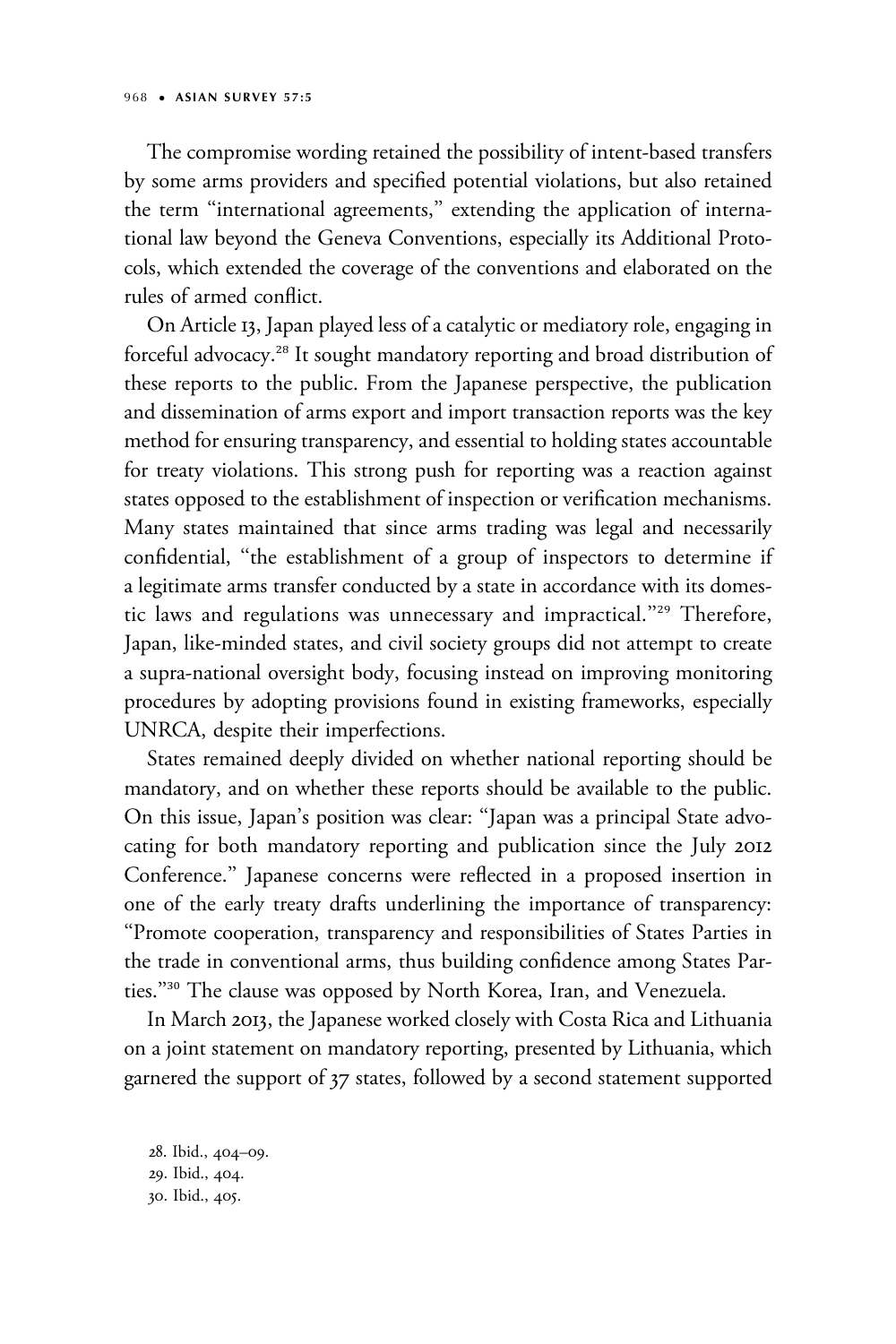by 62 countries.<sup>31</sup> The drafters continued to confront strong opposition to mandatory reporting from some states. However, the group sensed a rough consensus forming that might allow the Secretariat to distribute national transaction reports to other states that agreed to submit reports. The eventual acceptance of dissemination to other states opened the door for Japan, Costa Rica, and Lithuania to seek expansion of access beyond states.

The three nations submitted a proposal for a March 2013 treaty draft that would make reporting immediate (within a year of ratification), mandatory, and public. Article 10, ''Reporting and Recordkeeping,'' read (emphasis ours):

4. Each State Party shall, within the first year after entry into force of this Treaty for that State Party, provide an initial report to the secretariat of relevant activities undertaken in order to implement this Treaty, including national laws, regulations and administrative measures. States Parties shall report on any new activities undertaken in order to implement this Treaty, when appropriate. Reports shall be made available *and public* by the secretariat....

5. Each State Party shall submit annually to the secretariat by 1 July a report for the preceding calendar year concerning the authorization or actual transfer of conventional arms under the scope of this Treaty. Reports shall be made available *and public* and distributed to States Parties by the Secretariat....

Several states continued to oppose mandatory reporting or sought to weaken it through word changes (e.g., ''should'' rather than ''shall''). The dissemination issue required extensive maneuvering by the troika. Ultimately, the final version of the ATT replaced ''and public'' with a mere comma, but a powerful one. Articles  $10(4)$  and  $10(5)$  in the draft treaty became Articles 13(1) and 13(3) in the final draft. The final sentences in 13(1) and 13(3) both read: ''Reports shall be made available, and distributed to States Parties by the Secretariat.'' Without the comma, states appear to be the sole recipients of these reports. The comma ''disconnects the object of the dissemination of the reports," making it "not possible to assert that the circulation is limited only to the State Parties.'' In other words, ''the new sentence structure provides a clear opening for the reports to be distributed to interested parties other than States Parties."<sup>32</sup> "Reports shall be made available [comma]" thus provided the basis for the Secretariat to disseminate the reports

<sup>31.</sup> Ibid., 406; see also Whall and Pytlak, ''Role of Civil Society,'' 6–7.

<sup>32.</sup> Ishigaki, ''Defining the Future,'' 408, note 79.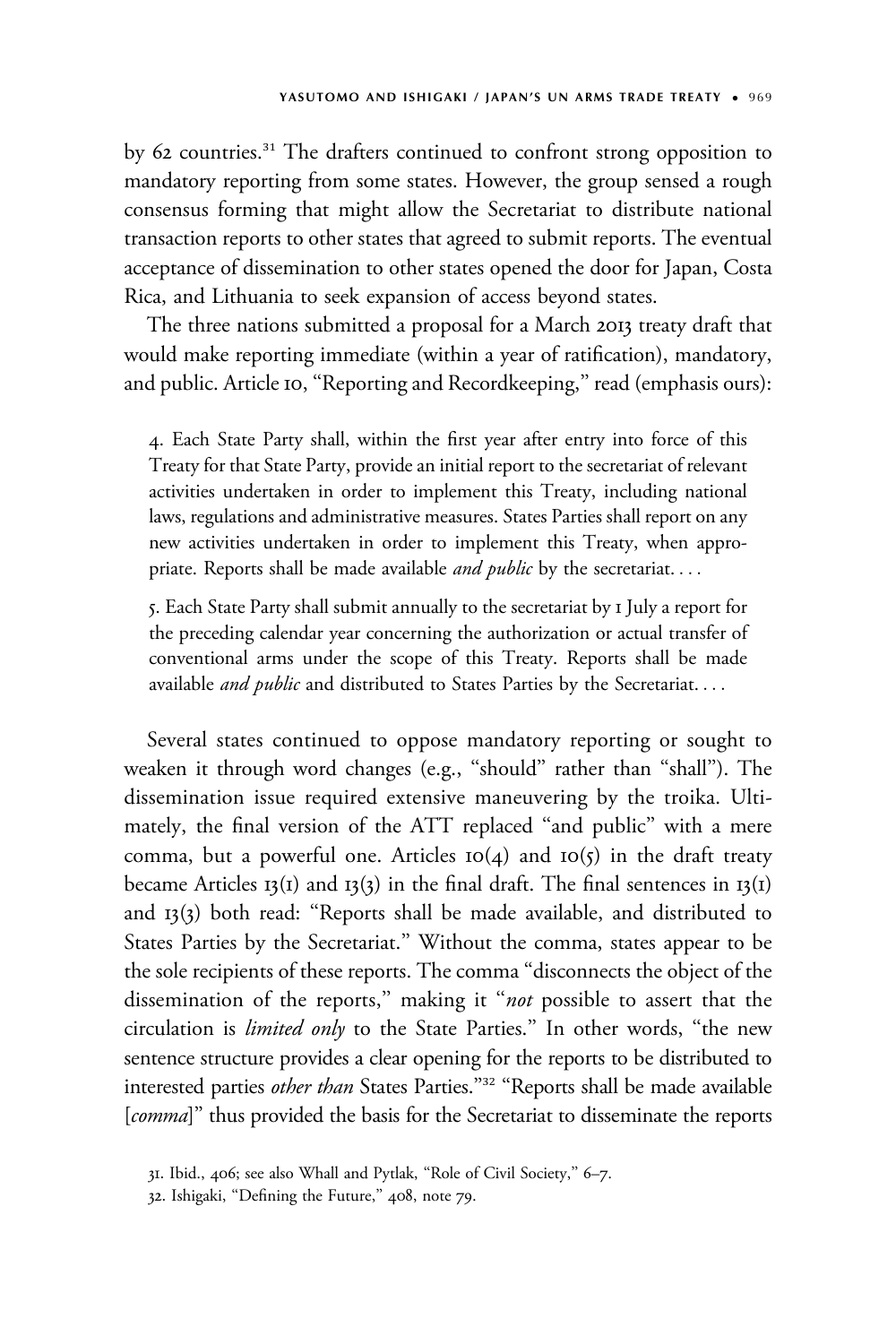publicly to civil society organizations that wished to monitor compliance, as well as to states parties. Thus, eventually, the troika prevailed, as most states came to accept obligatory national reporting, but with the form of these reports unspecified in the treaty text and thus left to the discretion of the states.

In the end, the ATT negotiations were an instance of distinctive, sprawling, multi-year multilateral diplomacy.

The negotiating process itself was marked by the emergence of a number of coalitions and like-minded groups. The co-authors were made up of exporters and importers from different continents, with the aim of working regionally as well [as] internationally at the United Nations. Control Arms brought together a wide range of different civil society groups, including NGOs, parliamentarians, medical professionals, survivors of conflicts, and regional groupings. Industry added their own thoughts on practical implementation particularly on how to manage ''parts and components.'' Some countries caucused on the basis of regional arrangements. Others clustered to advance specific issues such as gender-based violence and sustainable development. Leadership was shared among individuals and coalitions. Crucially, the UN political groupings were split and redundant. States were freer to engage with like-minded states and drive common agendas. The two chairs pushed UN member states towards consensus but expected delegates to engage in genuine negotiations and drafting. The final text contains echoes of speeches and written contributions from numerous delegations.<sup>33</sup>

The process yielded several "firsts": the treaty "was not born through an already-established practice"; "it moves beyond the focus solely on *illicit* trade and requires states to assess the potential negative consequences of arms exported in *legitimate* transfers"; and "transparency is also at its heart, again moving away from voluntary political arrangements toward obliging states'' to keep records and reports on their transactions. The results reflected ''constructive ambiguity," raising questions about implementation and omissions.<sup>34</sup>

Japan accepted the ATT as representing ''what the international community could agree upon.''<sup>35</sup> Its intense effort addressed key obstacles involving state-centric monitoring of arms sales and the legality of arms sales by exposing illicit transfers via civil society monitoring in the court of global public opinion through codified international norms and the legitimacy of the UN.

<sup>33.</sup> Adamson and Pollard, ''Arms Trade Treaty,'' 157–58.

<sup>34.</sup> Ibid., 144.

<sup>35.</sup> Ishigaki, ''Defining the Future,'' 371.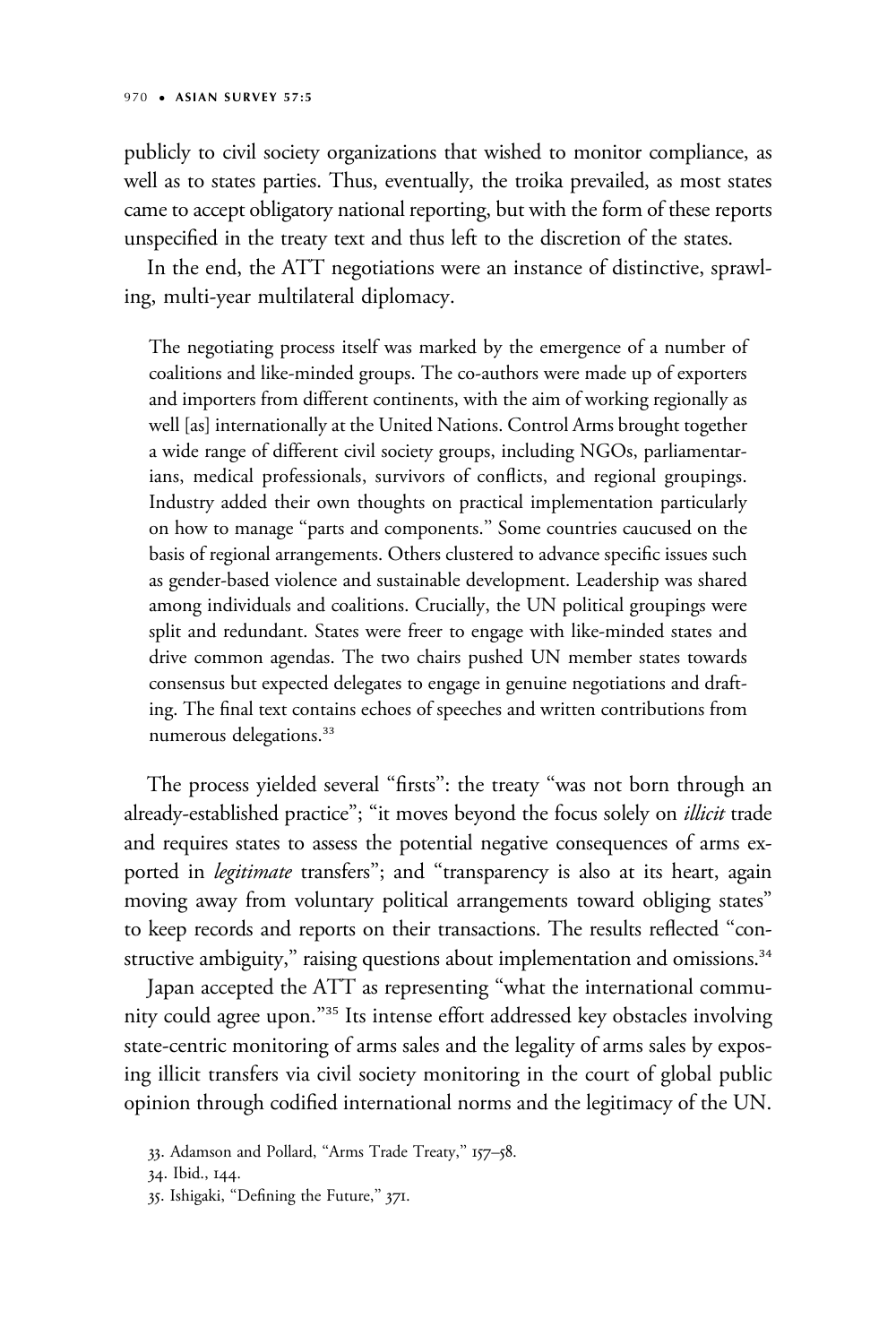From a Japanese perspective, the achievement of the ATT is not the creation of a new international arms trade organization but rather the consolidation and codification of several existing norms that can serve as a possible deterrent to wanton defiance of international public opinion backed by UN condemnation and sanctions.

## THE POLITICAL CONTEXT OF THE ATT IN JAPAN'S FOREIGN POLICY

As ATT negotiations progressed, a new development reinforced Japan's intense focus on transparency and accountability. In 2012, Asia overtook Europe in defense spending, with five of the 10 largest military budgets possessed by China, Japan, India, Russia, and South Korea.<sup>36</sup> By the following year, Asian defense spending increased by 3.6% (to US\$ 407 billion), much of it due to the increase in Chinese spending  $(7.4\%)$ .<sup>37</sup> Between 2009 and 2013, China was among the five largest arms buyers in the world.<sup>38</sup> Asian states are major consumers but not sellers of arms—with one notable exception. China entered the top five between 2009 and 2013, with sales increasing by 212% between 2004 and 2013, based largely on the rapid development of its military technology.<sup>39</sup>

Amid the growing tension in bilateral relations and the regional security environment, the China factor made it more imperative to mandate adherence to common international transaction rules and to provide national reports accessible to public scrutiny. However, Japan did not single out Beijing publicly for special attention in the ATT deliberations. Beijing had already been consistently casting negative votes or abstaining. There was little need for finger-pointing since conference participants were aware of Chinese

36. ''Asia's Defense Spending Overtakes Europe's: IISS,'' Reuters (March 14, 2013), [<http://www.](http://www.reuters.com/article/us-security-military-iiss-idUSBRE92D0EL20130314) [reuters.com/article/us-security-military-iiss-idUSBRE](http://www.reuters.com/article/us-security-military-iiss-idUSBRE92D0EL20130314)92D0EL20130314>, accessed August 8, 2016.

37. Sam Perlo-Freeman and Carina Solmirano, ''Trends in World Military Expenditure, 2013,'' SIPRI Fact Sheet, April 2014, <[http://books.sipri.org/files/FS/SIPRIFS](http://books.sipri.org/files/FS/SIPRIFS1404.pdf)1404.pdf>, accessed August 8, 2016.

38. Siemon T. Wezeman and Pieter D. Wezeman, ''Trends in International Arms Transfers, 2013,'' SIPRI Fact Sheet, March 2014, [<http://books.sipri.org/files/FS/SIPRIFS](http://books.sipri.org/files/FS/SIPRIFS1403.pdf)1403.pdf>, accessed August 8, 2016.

39. SIPRI Arms Transfers Database, <[http://www.sipri.org/databases/armstransfers>](http://www.sipri.org/databases/armstransfers), accessed July 24, 2014; "China Overtakes Germany as World's Third-Largest Arms Exporter," Wall Street Journal, March 15, 2015, [<http://www.wsj.com/articles/china-overtakes-germany-as-worlds-third](http://www.wsj.com/articles/china-overtakes-germany-as-worlds-third-largest-arms-exporter-1426460722)[largest-arms-exporter-](http://www.wsj.com/articles/china-overtakes-germany-as-worlds-third-largest-arms-exporter-1426460722)1426460722>, accessed June 23, 2016.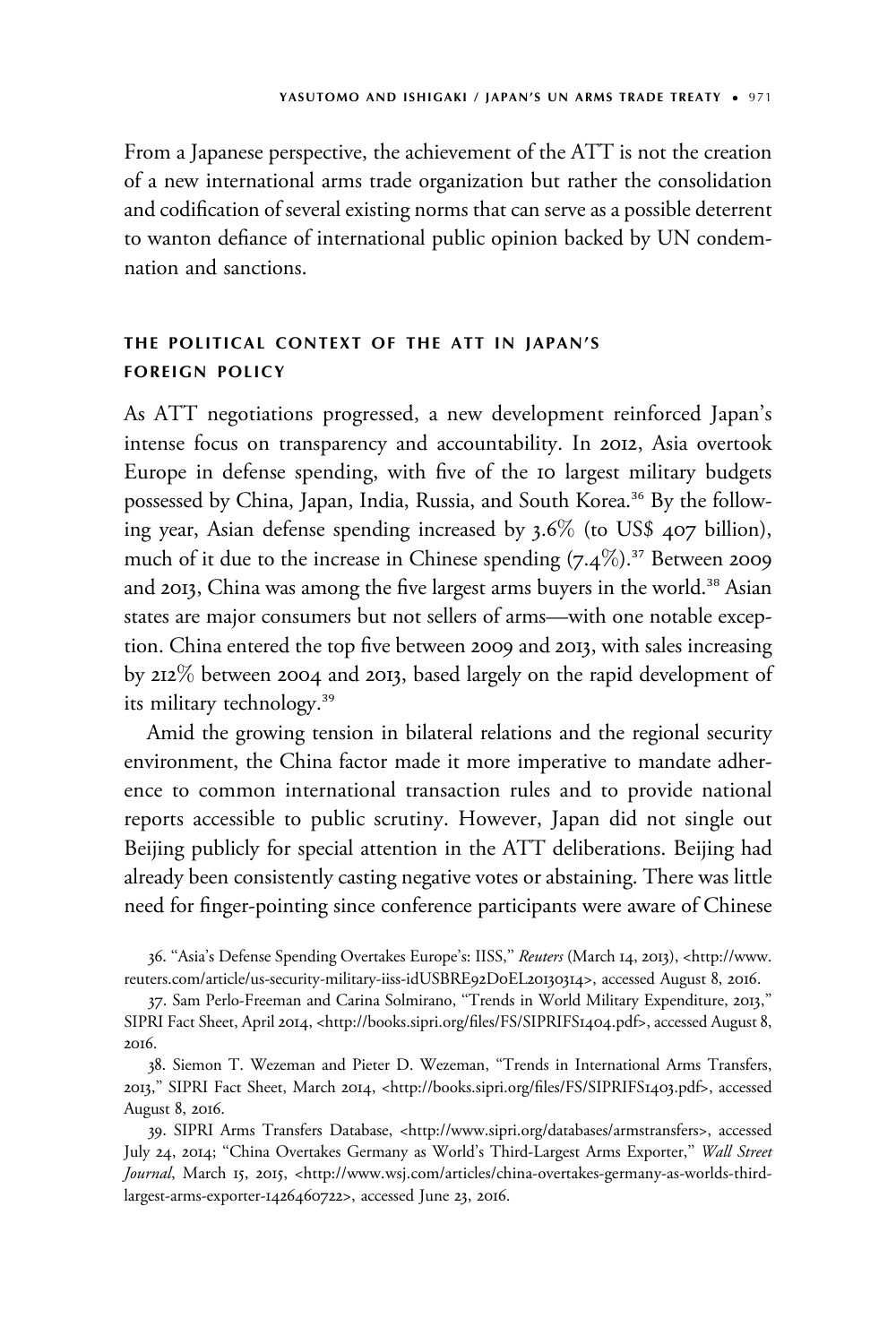activities in troubled regions. China claimed to have been abiding by UN Security Council sanctions on arms exports and adopted its own export controls for military goods in the late 1990s, but its weapons had managed to find their way to sanctioned countries. Chinese arms transfers globalized, starting from the initial call in 2006 for an ATT. According to one observer, ''In the case of China's arms transfers in sub-Saharan Africa (and sanctioned nations) the record is clearer: China has not only violated UN sanctions but sought to cover it up. ... Worse still, a review of Chinese compliance by SIPRI [the Stockholm International Peace Research Institute] ... uncovered evidence that Chinese diplomats repeatedly sought to intimidate UN arms experts and attempted to block annual reports to the Security Council."<sup>40</sup>

The China factor may have validated the wisdom of working under UNGA auspices without UNSC fetters, but the Japanese pragmatically avoided putting all the diplomatic eggs in the normative basket, understanding that international norms and UN condemnation have limited and situational efficacy. The government's lifting of the arms trade ban on the eve of the ATT's ratification may thus appear to be a move to counter specifically China's burgeoning arms trade, but the policy shift reflected a much broader policy context that incrementally wove together domestic interests, continuity with international cooperation efforts from the 1990s, and recent regional strategic developments.

The first major effort to lift the 1967 arms trade ban came under a coalition cabinet led by the Democratic Party of Japan (DPJ). The DPJ loosened the weapons export ban in 2011 for SDF peacekeeping and humanitarian operations, for participation in joint development and production of weapons with other countries, and to address the plight of the beleaguered defense industry. Pacifist Japan had developed its own arms industry, but with only one customer: its own SDF. The intent had not been to open the floodgates for Japanese arms sales abroad. There was no expectation of an immediate boost in sales or profits. Japan did not see itself as in the same club as the US, UK, Germany, Russia, and China. The adoption of the 2014 Three Principles on Transfer and Defense Equipment Technology by the coalition government of the Liberal Democratic Party and New Komeito reflected strong continuity with DPJ policy moves, including the long-standing wish for joint weapons

<sup>40.</sup> David Shambaugh, China Goes Global: The Partial Power (Oxford: Oxford University Press, 2013), 305.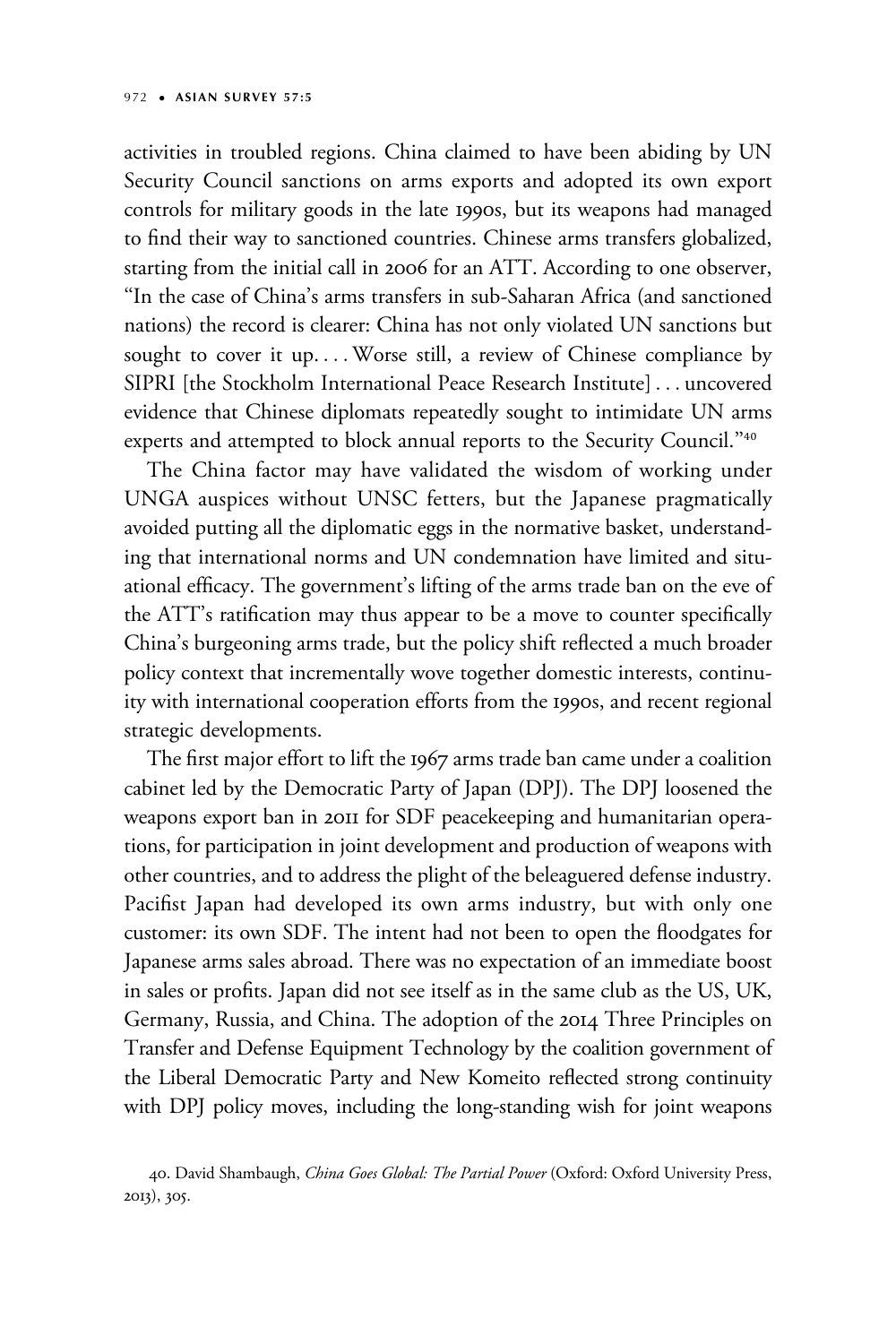production, enhancing the effectiveness of SDF's peacekeeping operations, and precedents for the transfer of weapons and dual-use equipment.

In reality, the DPJ move reflected the incremental loosening of the arms export ban initiated by previous LDP cabinets. Exceptions had been granted for the purpose of maintaining international peace and security, with strict screening procedures to ensure compliance with this condition, and safeguards against unintended uses of these weapons and transfers to third countries. Before 2014, chief cabinet secretaries had announced 21 weapons equipment export approvals. These exceptions extend back to the 1983 approval of arms technology transfers to Washington during the Nakasone Yasuhiro cabinet, the approval of cooperative missile defense technology research after the 1998 North Korean missile launch, and the 2004 exclusion of the Ballistic Missile Defense. Transfers were justified in 2001 in the Anti-Terrorism Law, and in 2002, restrictions were waived for the export of demining machinery and equipment, just in time for Japan's non-military support for multinational forces in Afghanistan. In 2003, transfers were approved under the special legislation for Iraqi humanitarian and reconstruction efforts, with night-vision goggles, chemical protective gear, bulletproof vests, and police equipment and patrol cars flowing to Baghdad during Japan's dispatch of SDF troops in 2004–06. <sup>41</sup> Peacekeeping and humanitarian operations also witnessed the transfer of bulldozers, power shovels, and bucket loaders used by the SDF in locations such as Cambodia, East Timor, and Haiti. In 2006, three patrol boats found their way to Indonesia. The cabinet's more recent provision of patrol boats was not a break from past practices but a staple of export exemptions. Significantly, dual-use equipment had been exempted from the Three Principles on Arms Exports, and Japan supported dual-use exemptions in the ATT negotiations as well. In a sense, the exceptions became the rule.<sup>42</sup>

41. Yūzō Murayama, "A Review of the Three Principles on Arms Exports," Nippon.com, February 9, 2012, <[http://www.nippon.com/en/currents/d](http://www.nippon.com/en/currents/d00016/>,)00016/>, accessed October 17, 2016; Nishikawa Yukiko, Kogata Buki ni Idomu Kokusai Kyoryoku [The challenge of small weapons for international cooperation] (Tokyo: Soseisha, 2013), 20.

42. For the conditions under which defense equipment and technology can be transferred, along with the text of the Three Principles on Transfer of Defense Equipment and Technology, see Naikaku Kanbo [Cabinet Secretariat], Bouei Soubi Iten San-Gensoku ni Tsuite [On the three principles of defense equipment transfers], <<http://www.cas.go.jp/jp/gaiyou/jimu/bouei.html>>, accessed August 14, 2016.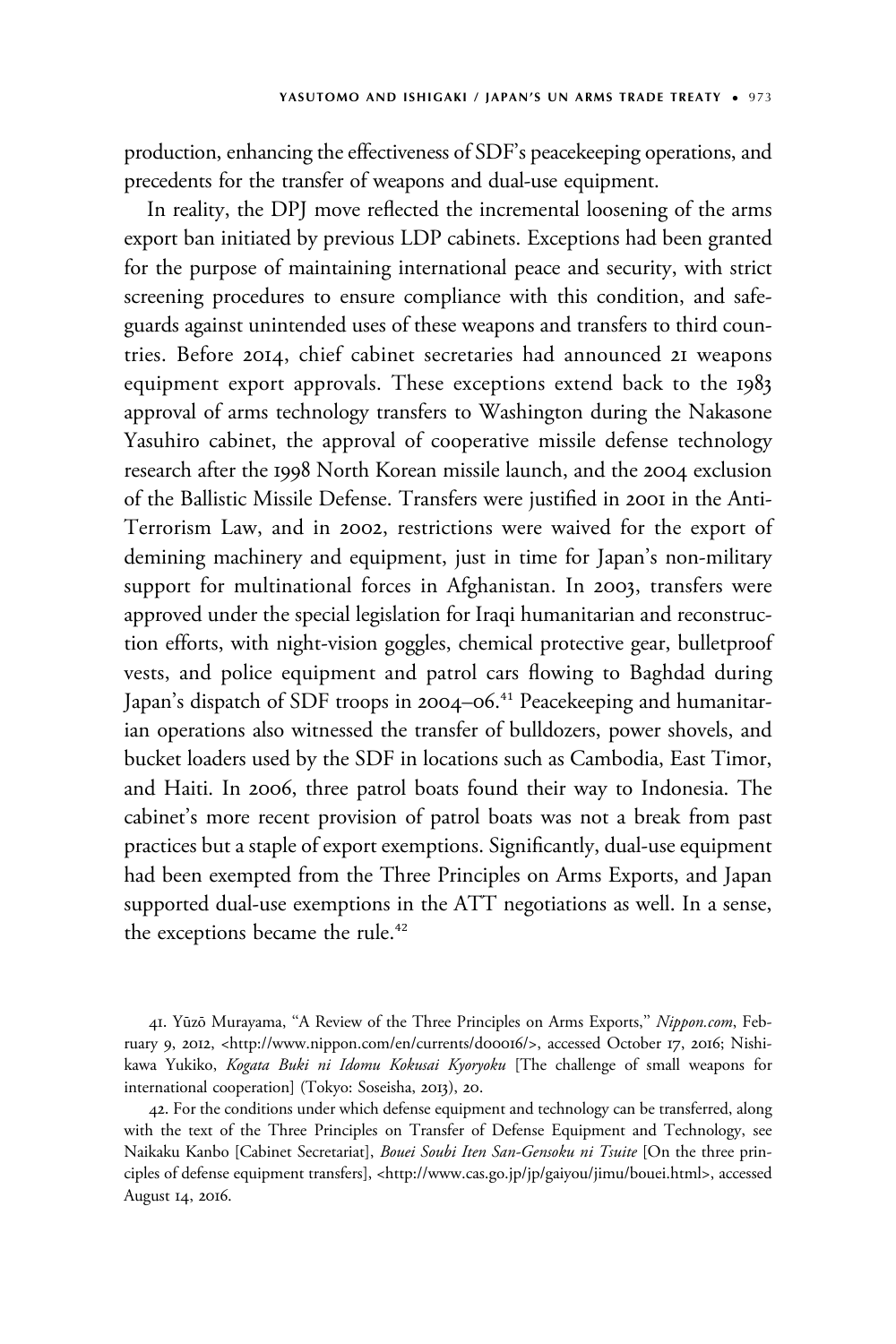The Japanese government felt the need for joint production of weapons with other countries as its military budgets gravitated toward negative annual growth rates during the 2000s. The defense industry had suffered from a shrinking domestic market because of negative budget growth and the high cost of research and development. According to the Ministry of Defense, more than 100 companies abandoned military equipment production between 2003 and 2012. <sup>43</sup> The most prominent of the weapons systems prevented from joint development were F-35 fighters and SM-3 Block IIA missiles. The new Three Principles cleared the way for joint production with Britain, France, and others. Whether the Japanese can be competitive after having been blocked from this market for decades remains to be seen: expectations are low for an immediate boost in sales and profits. The defense industry's share of total industrial output is 1%, and for even the largest military contractor, Mitsubishi Heavy Industries, military equipment sales provide only  $10\%$  of total profits.<sup>44</sup>

The optics suggest Japan's use of the front door to control the arms trade through the ATT and the back door to sneak into the global arms trade through the new Three Principles. ATT negotiators and cabinets viewed the two issues as complementary, neither an anti-China measure nor the abandonment of peace diplomacy. If anything, for China's arms trade, Japan's approach constituted a diplomacy based on persuasion through international law and public opinion, not confrontation. In fact, in pushing for the monitoring of other states, Japan potentially placed restrictions on its own transfers.

## THE ATT POLICYMAKING PROCESS: SOMETHING OLD, SOMETHING NEW

Japan's ATT policymaking configuration consisted of MOFA delegates, diplomats representing like-minded states, and ICS representatives. Traditionally,

43. Ministry of Defense, Japan, Strategy on Defense Production and Technological Bases: Toward Strengthening the Bases to Support Defense Forces and ''Proactive Contribution to Peace,'' June 2014, [<http://](http://www.mod.go.jp/atla/soubiseisaku/soubiseisakuseisan/2606honbuneigo.pdf) [www.mod.go.jp/atla/soubiseisaku/soubiseisakuseisan/](http://www.mod.go.jp/atla/soubiseisaku/soubiseisakuseisan/2606honbuneigo.pdf)2606honbuneigo.pdf>, accessed August 14, 2016.

44. Axel Berkofsky, ''Japan's December 2010 'National Defense Program Guidelines (NDPG)': The 'Big Bang' of Japanese Security and Defense Policies?" Korea Review of International Studies 14:1 (2011): 43–44, <[http://gsis.korea.ac.kr/wp-content/uploads/](http://gsis.korea.ac.kr/wp-content/uploads/2015/04/14-1-03_Axel_Berkofsky.pdf)2015/04/14-1-03\_Axel\_Berkofsky.pdf>, accessed October 14, 2016; Tim Kelly, ''Japan Defense Contractors Get to Grips with Foreign Military Buyers,'' Reuters, October 14, 2016, [<http://www.reuters.com/article/us-aerospace-japan](http://www.reuters.com/article/us-aerospace-japan-defence-idUSKCN12E0D2)[defence-idUSKCN](http://www.reuters.com/article/us-aerospace-japan-defence-idUSKCN12E0D2)12E0D2>, accessed October 17, 2016.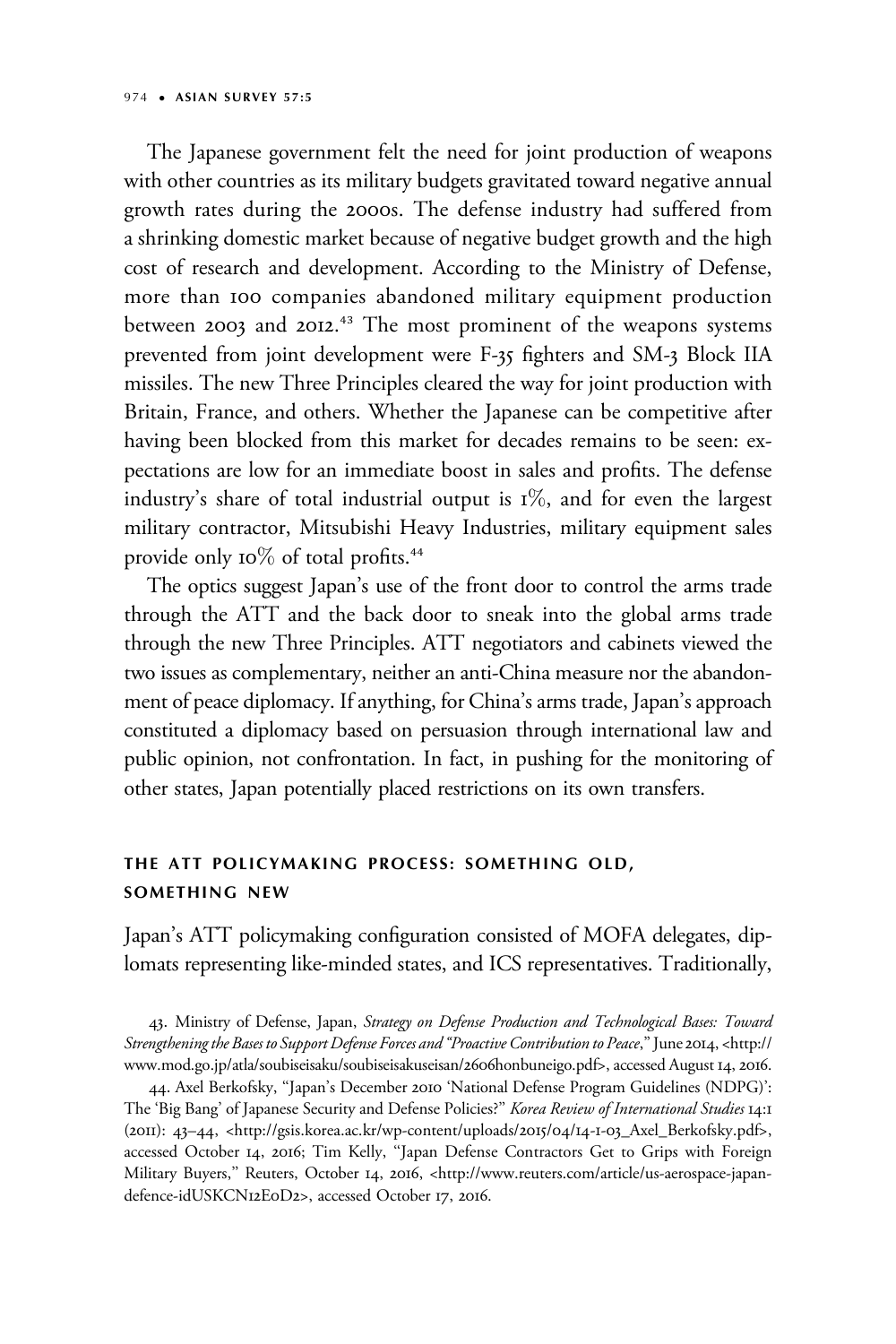MOFA exercises jurisdiction over UN policy, and the ATT was no exception. MOFA had been the hub around which other relevant ministries revolved, including the Ministry of Defense; the Ministry of Economy, Trade and Industry; the National Police Agency; and the National Security Council. The unanimous political support for the ATT facilitated prompt ratification in the Diet and reflected the general support for the convergence of the ATT and the new Three Principles, which in turn illustrated the selective guidance and coordination role played by the Prime Minister's Office in placing the ATT in the broader context of Japan's foreign policy.

Japan's engagement with ICS actors and the low-key role of domestic NGOs constituted one of the more distinctive features of ATT diplomacy. Japanese NGOs played pivotal roles in convincing the government to support issues like the Mine Ban Convention, which the government was initially hesitant to support. However, as reflected in the Diet's unanimous ratification, the government supported the ATT from the outset, co-sponsoring the 2006 ATT resolution without much input from domestic NGOs then or thereafter. Much has been written about the dominant role of international, more than domestic, advocacy actors in initiating and participating in UN ATT proceedings, buoyed by deep expertise on arms trade issues. Like many states, Japan actively sought to include ICS representatives in its deliberations. In all, 219 representatives from 46 NGOs participated in the final ATT negotiating conference in March 2013. 45

Japan worked intimately with three nongovernmental groups in particular: Control Arms, the Stimson Center, and SIPRI. Control Arms was the largest coalition of civil society groups involved in the ATT process. Japan's cooperation with Control Arms intensified after co-sponsoring the UNGA resolution that jump-started the ATT in 2012. Control Arms, following a strategy of working closely with self-identified "like-minded states," encouraged Japan to support more-ambitious goals for a robust treaty while encouraging a leadership role in organizing support for the ATT in the Asian region. Control Arms viewed Japan and the other six co-authors of the ATT resolution

45. For ATT civil society contributions, see especially Whall and Pytlak, ''Role of Civil Society''; Emily Street, "The Role of Civil Society in Promoting Disarmament Education and Advancing the Arms Trade Treaty and Small Arms and Light Weapons Agenda,'' in United Nations Office for Disarmament Affairs (UNODA), Civil Society and Disarmament 2014: The Importance of Civil Society in United Nations and Intergovernmental Processes: Views from Four Delegations to the United Nations (New York: United Nations, 2015), 33–44.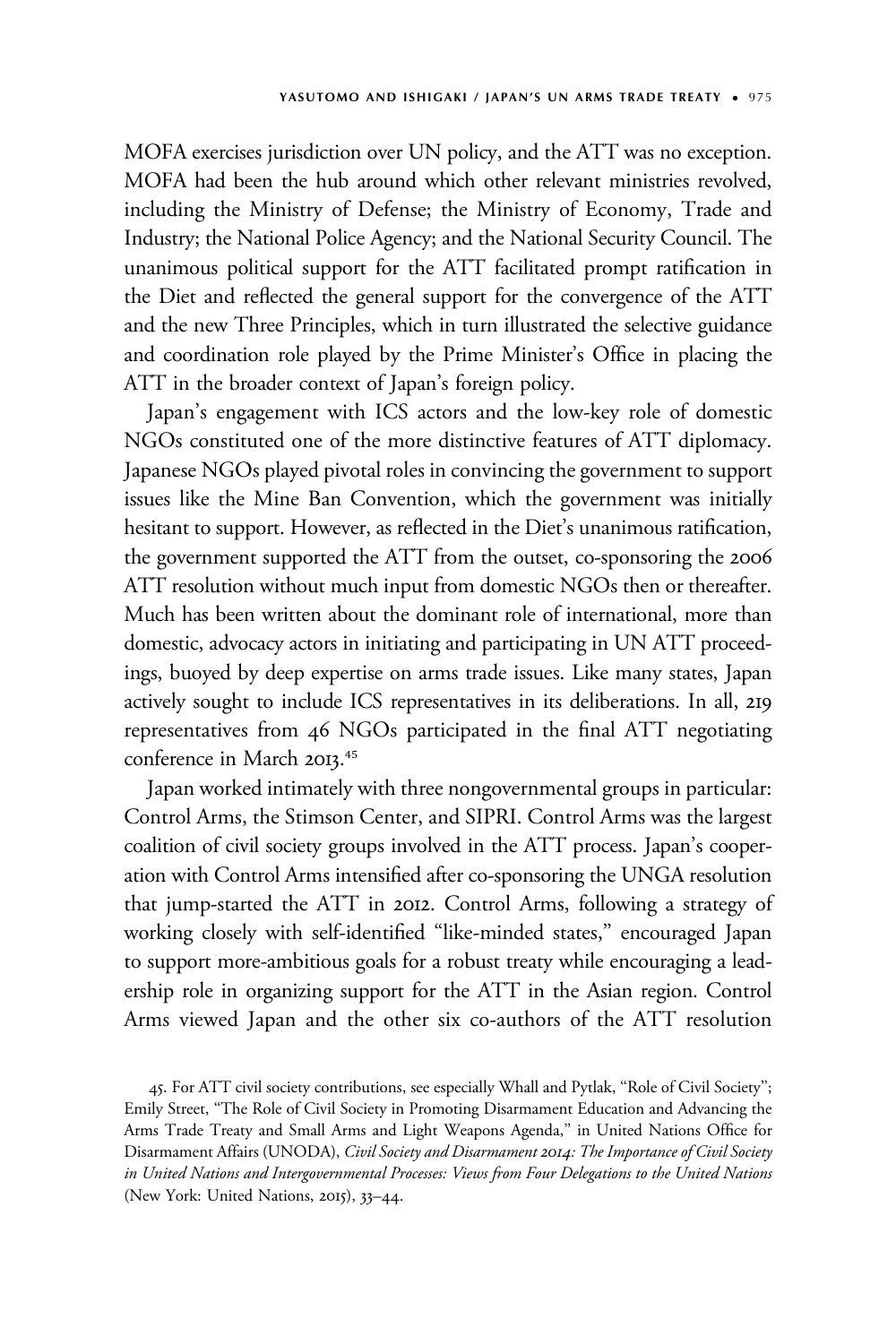(Argentina, Australia, Costa Rica, Finland, Kenya, and the UK) as ''brokers,'' serving as lead countries in guiding the process to its conclusion. Control Arms worked to forge agreement on priorities between ''brokers'' and so-called ''progressive'' forces, especially Mexico, New Zealand, Nigeria, Norway, and Trinidad and Tobago, which were endeavoring to make human rights and humanitarian principles in Article 6 more explicit.<sup>46</sup>

The Japanese found think tanks to be a fountain of knowledge based on their long experience and expertise in weapons-related public policy activities. They turned to the Stimson Center, a Washington-based think tank that had expertise on the export control regimes of weapons systems and approached arms control and non-proliferation issues in a practical and pragmatic manner. Japan and the Stimson Center co-organized numerous conferences in New York to exchange ideas and to build support and momentum for the ATT among UN members.

SIPRI's renowned database on global arms trade and military expenditures is used by governments and NGOs to monitor legal and illegal arms transfers globally. In this sense, SIPRI was already playing the role of a nongovernmental watchdog over the arms trade. Japanese interests overlapped with SIPRI expertise in transparency, compliance, and risk assessment. SIPRI focused on how to address the implementation mechanisms of the ATT, especially reporting. The Japanese valued SIPRI for its impartial and expert insights on issues that were particularly contentious among negotiating delegations. The Japanese delegation felt it especially imperative to enable SIPRI and other watchdog organizations to access national arms transfer reports.

The Japanese regarded ties with ICS organizations as a two-way street. They recognized that ''think tanks and academia in general are essential vehicles for fostering critical perspectives among government officials and in general audiences."<sup>47</sup> They found ICS resources of great use for supplementing understanding of the technical dimensions of weaponry and the arms trade, and in return, the Japanese were able to provide insights on navigating the confusing politics-infused processes found in the UN. Not all collaborative efforts are successful, however. For example, NGO use of

<sup>46.</sup> Whall and Pytlak, ''Role of Civil Society,'' 4–5.

<sup>47.</sup> Tomoaki Ishigaki, ''Collaboration between Governments and Civil Society on Disarmament and Non-Proliferation Education," in UNODA, Civil Society and Disarmament, 17.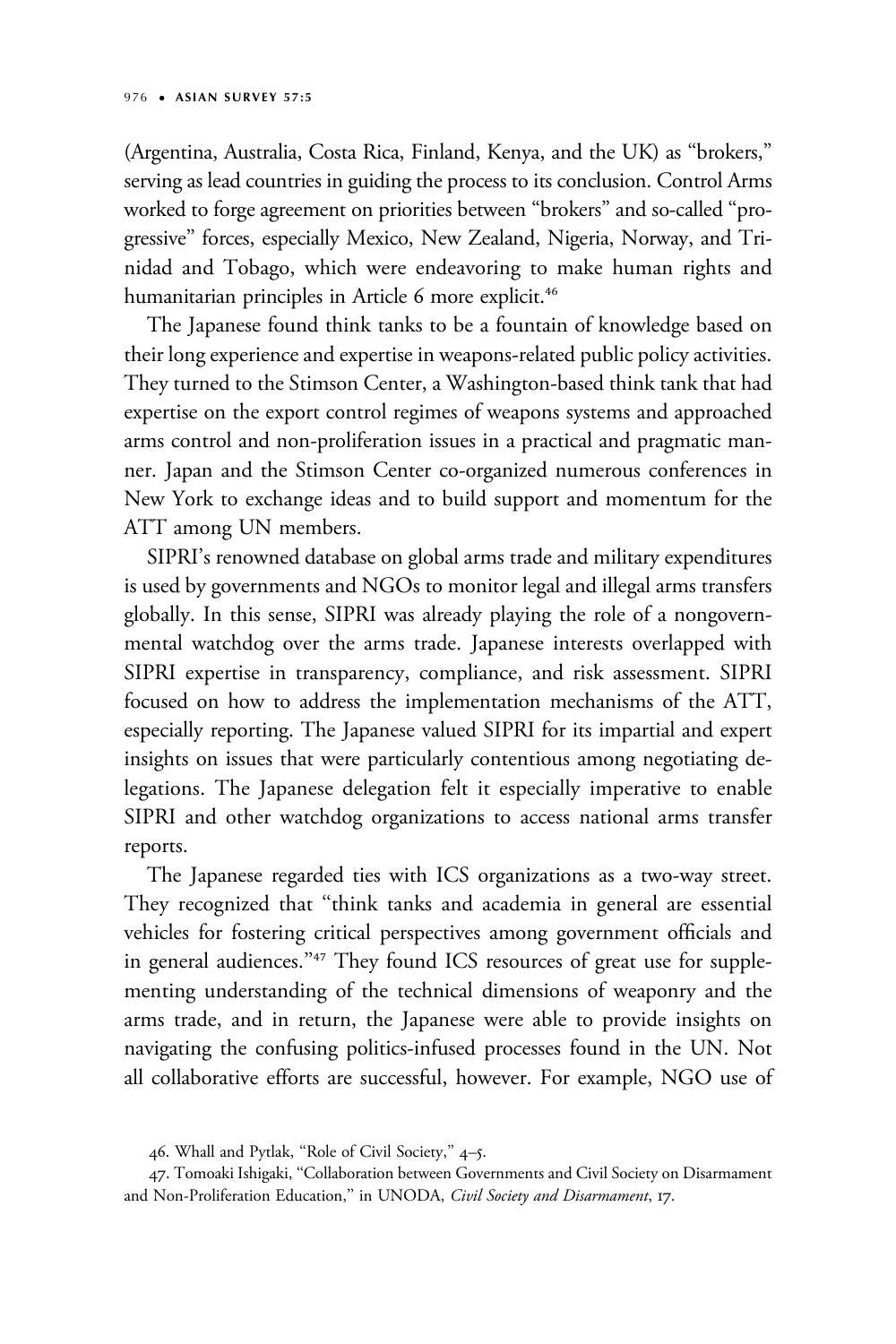testimonies of victims of SALWs had been ''an effective and powerful way of reaching out to a larger audience'' in the case of the Mine Ban Treaty, as Japan found in the case of atomic bomb survivor (hibakusha) testimonies.<sup>48</sup> In the ATT case, however, ICS groups and the Japanese found key government representatives a much tougher audience as they held on tightly to more realist national interest and sovereignty concerns.<sup>49</sup>

The US did not play a major role in forging Japan's ATT negotiating positions. The George W. Bush administration opposed the ATT in 2006, and from 2009, Japan found itself mediating between a more favorably inclined Barack Obama administration and the knowledge-based caucus. Japan did play, to some extent, a role that Drifte led us to expect: Tokyo's multilateral activism seeks to smooth relations between the US and international organizations. In this case, Japan helped mediate between the US and the majority of negotiating parties in a way that brought the US on board. This effort was not unique to Japan but was in line with several like-minded partners, many of them US allies as well. Japan's own entry into the arms trade reflected domestic interests and a long-standing commitment to its own form of international cooperation, not US pressure.<sup>50</sup>

#### THE NORMALITY OF JAPAN'S PROACTIVE PEACE DIPLOMACY

ATT diplomacy reveals a level of proactive involvement not usually associated with Japanese diplomacy, especially when it comes to issues defined strongly by normative objectives. Japan co-authored the initial ATT Conference resolution, hosted ATT-related conferences and workshops, funded ATT activities and UN arms transfer databases, mediated differing views among states, and contributed to the wording of key sections of the treaty. The policymaking configuration reflected the centrality of MOFA, a cooperative working relationship with like-minded states, close cooperation with the president of the ATT Conference, and the unprecedented deep partnership with ICS actors.

<sup>48.</sup> Ibid., 14, 18.

<sup>49.</sup> Whall and Pytlak, ''Role of Civil Society,'' 7–9.

<sup>50.</sup> Sato Seigo, ''Nichi-Bei-Oh no Tsujo Heiki Iten Seisaku no Hikaku'' [Comparative study of the conventional arms transfer policies of Japan, the US and Europe], Gunkshuku Kenkyu [Disarmament Review] 5 (2014): 56–68.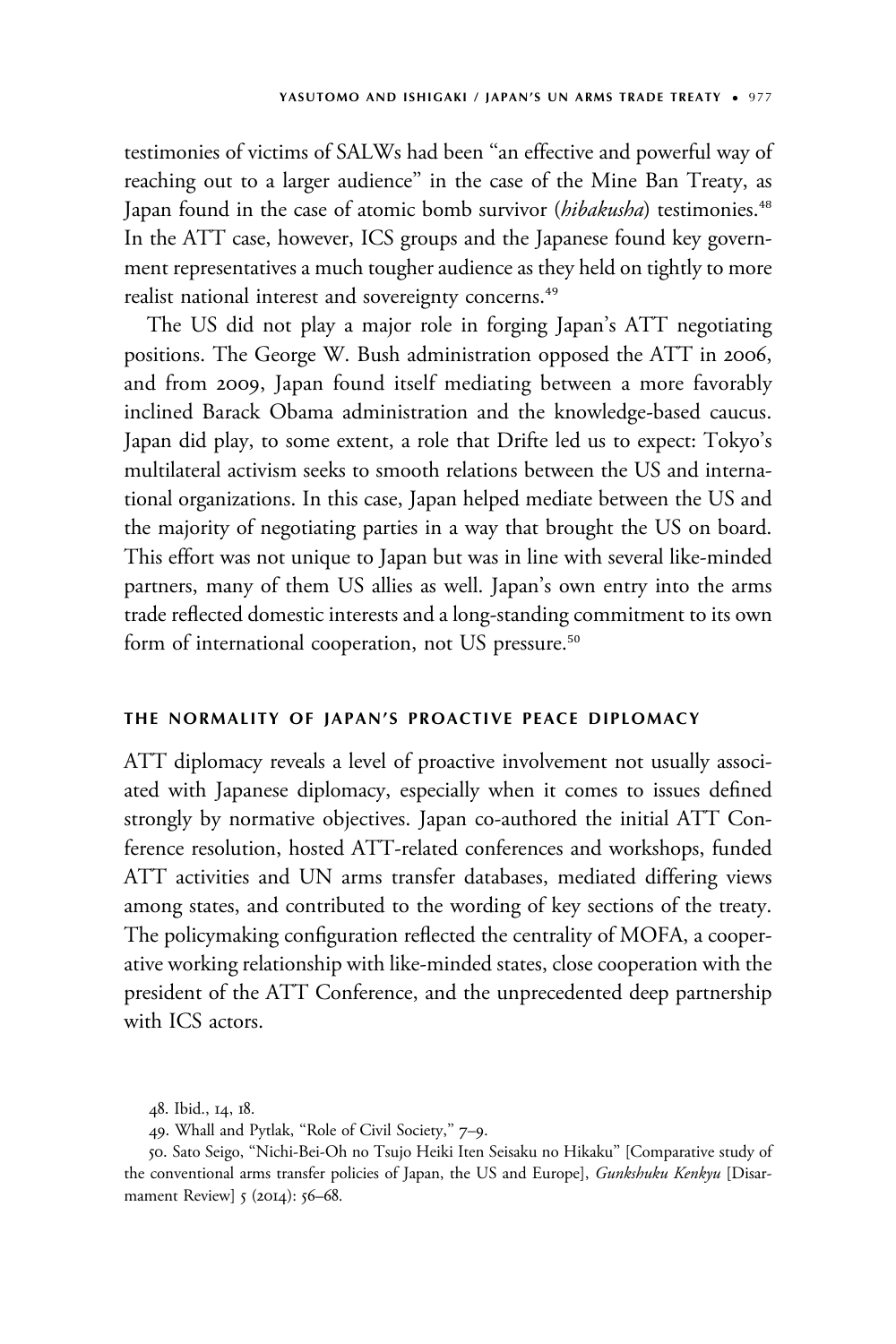The shift, led by the Prime Minister's Office, to the Three Principles on Transfer of Defense Equipment and Technology over two ruling party cabinets provides the larger context of the ATT. Even though exceptions had been made over decades, the arms transfer go-ahead may be yet another nail in the coffin of Japanese pacifism on its march toward military normality. Yet, the Three Principles were intended to enable the SDF to fulfill peacekeeping and humanitarian missions more effectively, not to build military capabilities or to compete with the major global arms exporters. International norms met national interests with the heightened recognition since the 1990s of the devastation caused by SALWs amid the emergence of human security as an international norm, punctuated by direct Japanese exposure to SALWs on humanitarian and peace-building missions.

Japan's normality can be viewed in the same vein as practices followed by normative diplomacies like Sweden, Germany, and Switzerland, which use the ATT to legitimize their participation in the arms trade. Therefore, the ATT illustrates how a classic peace diplomacy instrument enables Japan to embark on a conditional transfer of arms in line with the practices of other ATT members, based on international law that requires transparency and accountability. The ATT creates a strong dual obligation for Japan to effectively monitor not only the arms policies of other states, but also its own transfers.<sup>51</sup> To date, Japan is the only Asian country to have ratified the ATT, and at the one-year mark, when the treaty required the first national report on transfers to be submitted, Japan's report indicates strict compliance with the rules its delegates labored hard to embed in the treaty.<sup>52</sup> And according to SIPRI, from 2014 to 2015, Japanese arms sales decreased by 0.8%.<sup>53</sup>

Japan's ATT diplomacy illustrates a proactive multilateral diplomacy guided by pragmatic national interests wrapped in normative considerations emphasizing persuasion rather than coercion. The ATT and the Three Principles on

51. Sato Seigo, ''Nihon ga Buki Boueki Joyaku o Shiji-subeki Riyu'' [Reasons why Japan should support the Arms Trade Treaty], Gunkshuku Kenkyu (Disarmament Review) 5 (2014): 4; Sato Seigo, ''Nichi-Bei-Oh,'' 68.

52. Arms Trade Treaty Baseline Assessment Project, Reviewing Initial Reports on ATT Implementation: Analysis and Lessons Learned, 2016, Stimson Center, <[https://www.stimson.org/sites/](https://www.stimson.org/sites/default/files/file-attachments/The-ATT-Initial-Reports-Reviewing-ATT-Implementation-Lessons-Learned.pdf) [default/files/file-attachments/The-ATT-Initial-Reports-Reviewing-ATT-Implementation-Lessons-](https://www.stimson.org/sites/default/files/file-attachments/The-ATT-Initial-Reports-Reviewing-ATT-Implementation-Lessons-Learned.pdf)[Learned.pdf>](https://www.stimson.org/sites/default/files/file-attachments/The-ATT-Initial-Reports-Reviewing-ATT-Implementation-Lessons-Learned.pdf), accessed October 17, 2016.

53. SIPRI (Stockholm International Peace Research Institute), ''Arms Production,'' 2016, <[https://](https://www.sipri.org/research/armament-and-disarmament/arms-transfers-and-military-spending/arms-production) [www.sipri.org/research/armament-and-disarmament/arms-transfers-and-military-spending/arms](https://www.sipri.org/research/armament-and-disarmament/arms-transfers-and-military-spending/arms-production)[production>](https://www.sipri.org/research/armament-and-disarmament/arms-transfers-and-military-spending/arms-production), accessed November 15, 2016.